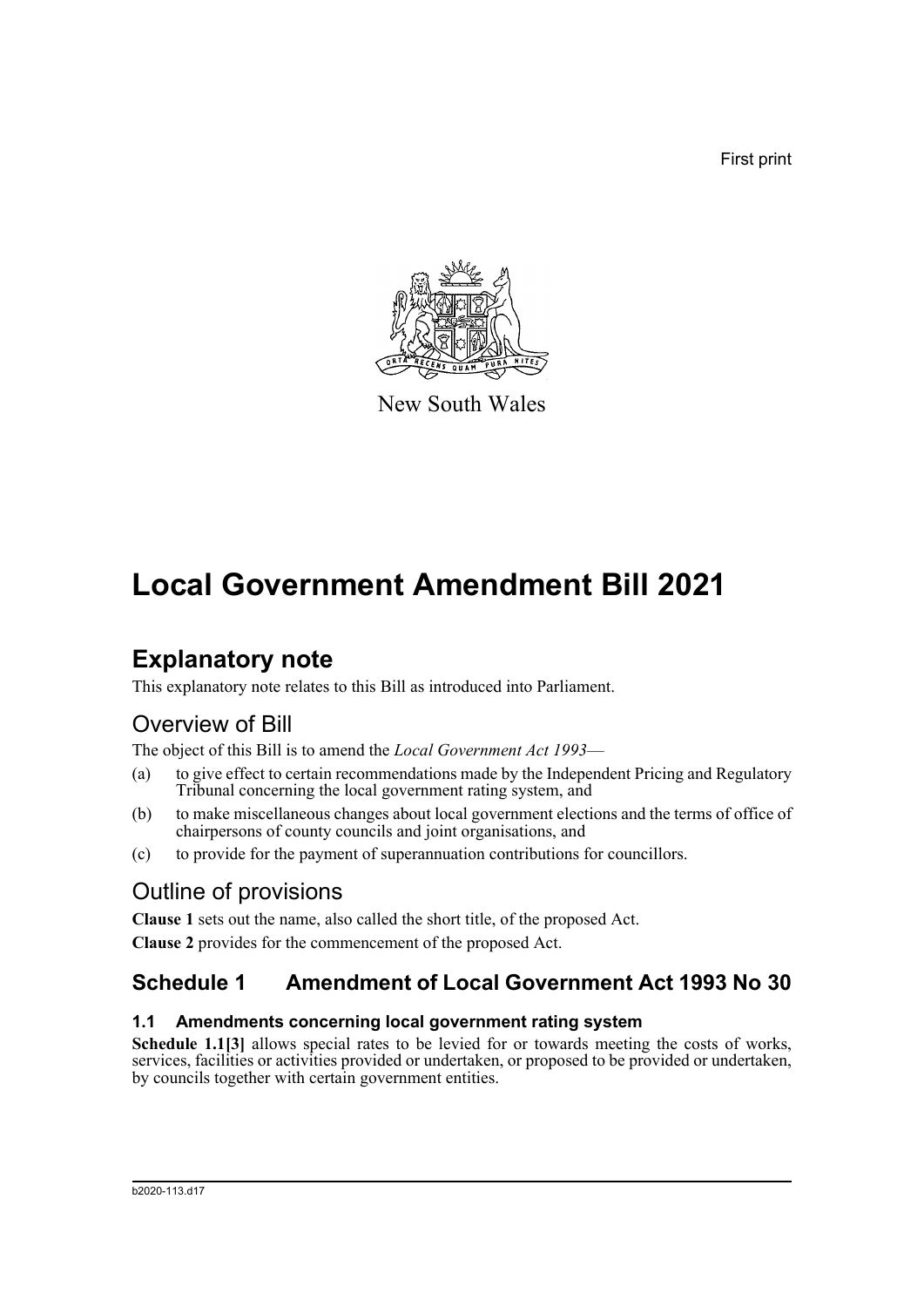**Schedule 1.1<sup>[4]</sup>** enables orders of the Minister specifying percentages for the variation of councils' incomes to specify different percentages for different councils or a methodology for calculating a percentage.

**Schedule 1.1[7]** creates a new rating category for environmental land. **Schedule 1.1[1],[2], [5], [6], [8] and [9]** make consequential amendments.

**Schedule 1.1[10]–[15]** revise the ways in which sub-categories may be determined for categories of ordinary rates, including by requiring sub-categories to be identified by geographical names. **Schedule 1.1[16]**—

### (a) enables the Minister to issue guidelines for—

- (i) the determination of ordinary rates for rateable land in contiguous urban areas, and
- (ii) the factors or circumstances that may, or may not, be used by councils in determining a residential sub-category or the ordinary rate for a residential sub-category, and
- (b) enables the regulations to specify a factor by which the highest ordinary rate for rateable land in a contiguous urban area cannot exceed the average rate payable for other rateable land, and
- (c) enables the Minister to specify a different factor than the one prescribed by the regulations, and
- (d) requires a council to publish reasons if the council decides to make different ordinary rates for residential sub-categories.

**Schedule 1.1[19]and [20]** consolidate exemptions for rates other than water supply and sewerage special rates into a single section with revised exemptions for—

- (a) land reserved or acquired under the *National Parks and Wildlife Act 1974*, and
- (b) land that is the subject of a conservation agreement, but only if the owner of the land is not receiving regular State financial assistance in relation to the agreement.

**Schedule 1.1[17], [18], [22] and [23]** make consequential amendments.

**Schedule 1.1[24]** provides water supply special rates and sewerage special rates may be levied on land that is the subject of a conservation agreement, but only if the owner of the land is not receiving regular State financial assistance in relation to the agreement.

**Schedule 1.1[25] and [26]** enable a council to grant exemptions for other rates in addition to water supply and sewerage special rates in certain circumstances.

**Schedule 1.1[28]** limits the ability of a council to postpone the payment of rates for land on the application of a rateable person to cases where a change in the zoning or other designation of the land under an environmental planning instrument mentioned in section 585 of the *Local Government Act 1993* happens if—

- (a) the change happened within the period of 20 years before the application for postponement is made, and
- (b) a determination or redetermination made by the Valuer-General of the attributable part of the land value having regard to the change is in force, and
- (c) the rateable person making the application—
	- (i) occupies the land when the application is made, and
	- (ii) owned the land when the change happened, but did not initiate or request the change, and
- (d) the council is satisfied on reasonable grounds that the case falls within a category of hardship for which the council has determined payment should be postponed.

**Schedule 1.1[27]** makes a consequential amendment.

**Schedule 1.1[29]** removes the requirement for a council to write off unpaid rates after 5 years and replaces it with a discretion to do so.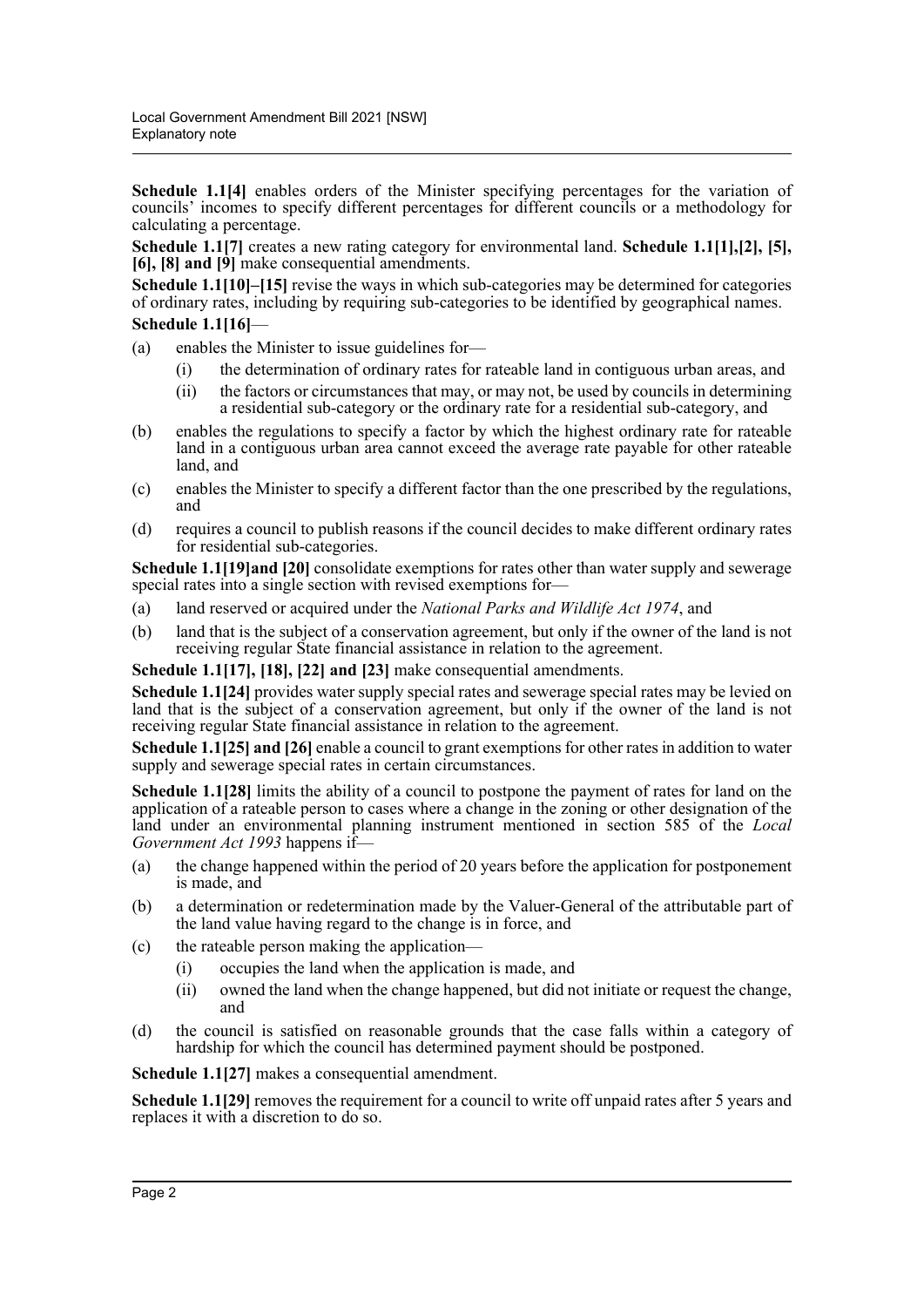**Schedule 1.1[30]** alters the overdue period for unpaid council rates or charges after which the council may sell the land concerned from 5 years to 3 years.

**Schedule 1.1[31]** contains provisions of a savings or transitional nature consequent on the enactment of the proposed Act.

**Schedule 1.1[32]** inserts a definition for *conservation agreement*. **Schedule 1.1[21]** makes a consequential amendment,

**Schedule 1.1[33]** inserts a definition for *regular State financial assistance* in relation to a conservation agreement.

#### **1.2 Amendments concerning elections and terms of office**

Schedule 1.2<sup>[1]</sup> makes it clear who is to be the returning officer in certain countback elections. **Schedule 1.2[2]** provides that a by-election is to be held if a returning officer cannot be appointed to conduct a countback election.

**Schedule 1.2[3]** provides that postal votes in an election must be received by the returning officer before the time and day following the close of the poll prescribed by the regulations, rather than before 6pm on the first business day immediately following the close of the poll.

**Schedule 1.2[4]** provides that a chairperson of a county council is to hold office for 2 years, rather than 1 year. The amendment also provides that a person who is a chairperson also vacates office on the polling day of the ordinary election of councillors of which the person is a councillor.

**Schedule 1.2[5]** provides that a person who is a chairperson of a joint organisation vacates office on the polling day of the ordinary election of councillors of which the person is a councillor.

#### **1.3 Amendments concerning superannuation payments for councillors**

**Schedule 1.3** provides for councils to make superannuation contribution payments to superannuation accounts nominated by councillors from the financial year commencing on 1 July 2022.

Currently, councils are not required to make superannuation contribution payments for councillors under Commonwealth superannuation legislation because councillors are not employees of councils.

The amount of the contribution payment will be the amount the council would have been required to contribute under the Commonwealth superannuation legislation as superannuation if the councillor were an employee of the council.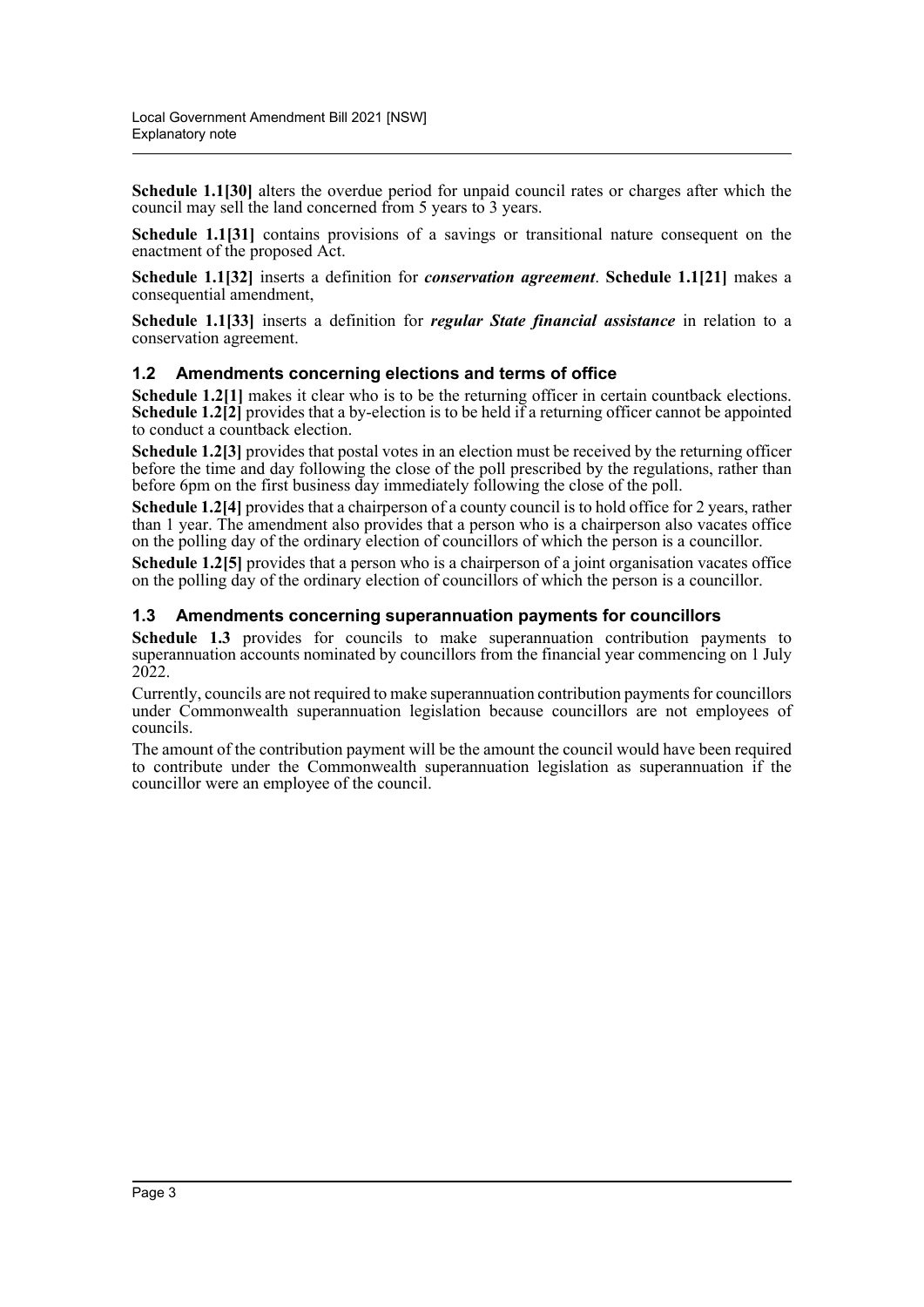First print



New South Wales

## **Local Government Amendment Bill 2021**

### **Contents**

|            |                                              | Page |
|------------|----------------------------------------------|------|
|            | Name of Act                                  |      |
|            | 2 Commencement                               |      |
| Schedule 1 | Amendment of Local Government Act 1993 No 30 |      |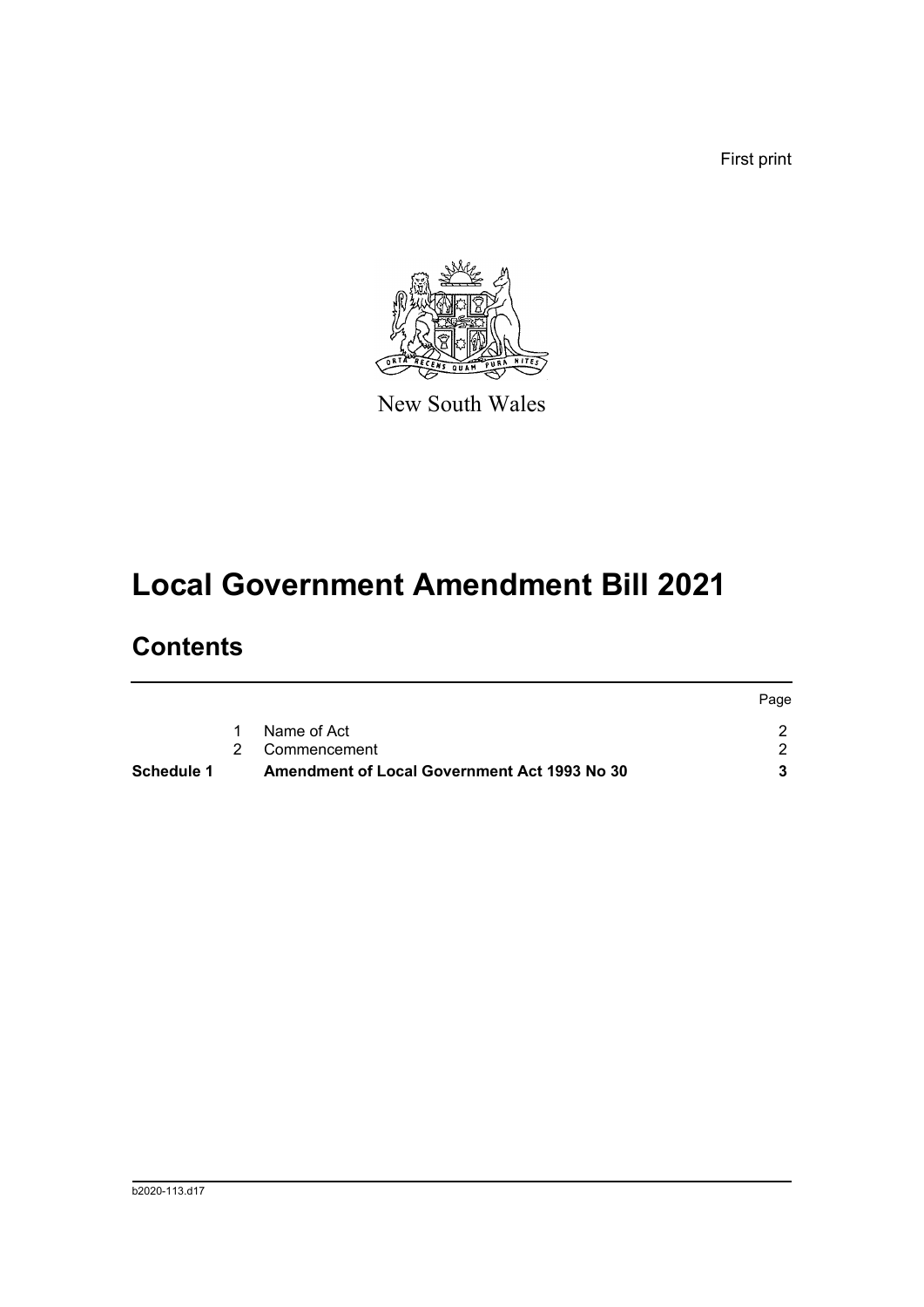

New South Wales

## **Local Government Amendment Bill 2021**

No , 2021

#### **A Bill for**

An Act to amend the *Local Government Act 1993* to give effect to certain recommendations made by the Independent Pricing and Regulatory Tribunal concerning the local government rating system; to make further provision about local government elections and certain terms of office; to provide for superannuation contributions for councillors; and for related purposes.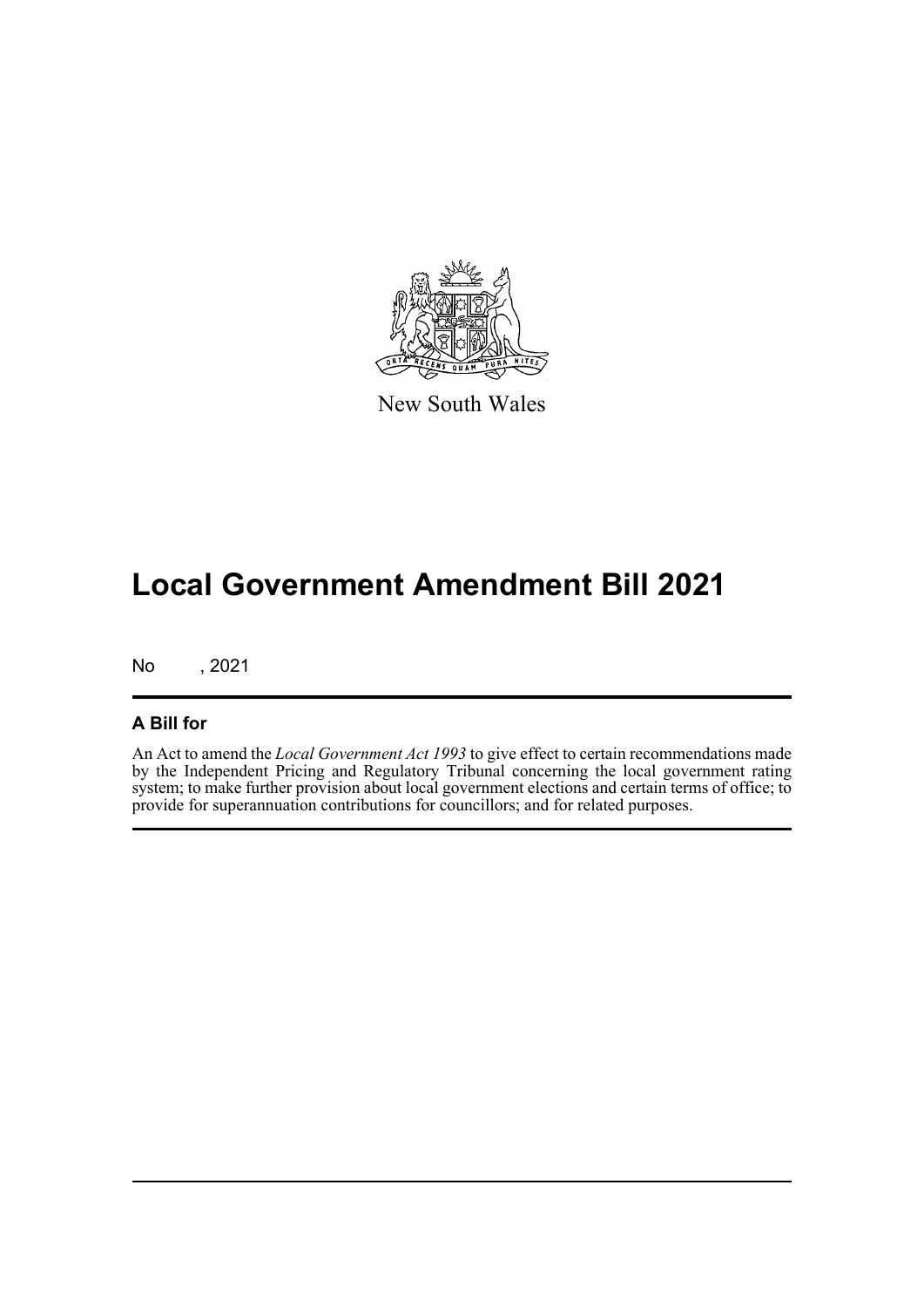Local Government Amendment Bill 2021 [NSW]

<span id="page-5-1"></span><span id="page-5-0"></span>

|   |     | The Legislature of New South Wales enacts—                                                         | 1              |
|---|-----|----------------------------------------------------------------------------------------------------|----------------|
| 1 |     | <b>Name of Act</b>                                                                                 | $\overline{a}$ |
|   |     | This Act is the <i>Local Government Amendment Act 2021</i> .                                       | 3              |
| 2 |     | <b>Commencement</b>                                                                                | 4              |
|   | (1) | This Act commences on the date of assent to this Act, except as provided by this<br>section.       | 5<br>6         |
|   | (2) | The following provisions of this Act commence on a day or days to be appointed by<br>proclamation- | 7<br>8         |
|   |     | Schedule 1.1[1]-[3] and [5]-[9],<br>(a)                                                            | 9              |
|   |     | Schedule 1.1 $[11]$ – $[13]$ and $[15]$ ,<br>(b)                                                   | 10             |
|   |     | Schedule $1.1[17]$ -[30],<br>(c)                                                                   | 11             |
|   |     | (d)<br>Schedule 1.1[32],                                                                           | 12             |
|   |     | Schedule 1.1[33].<br>(e)                                                                           | 13             |
|   |     |                                                                                                    |                |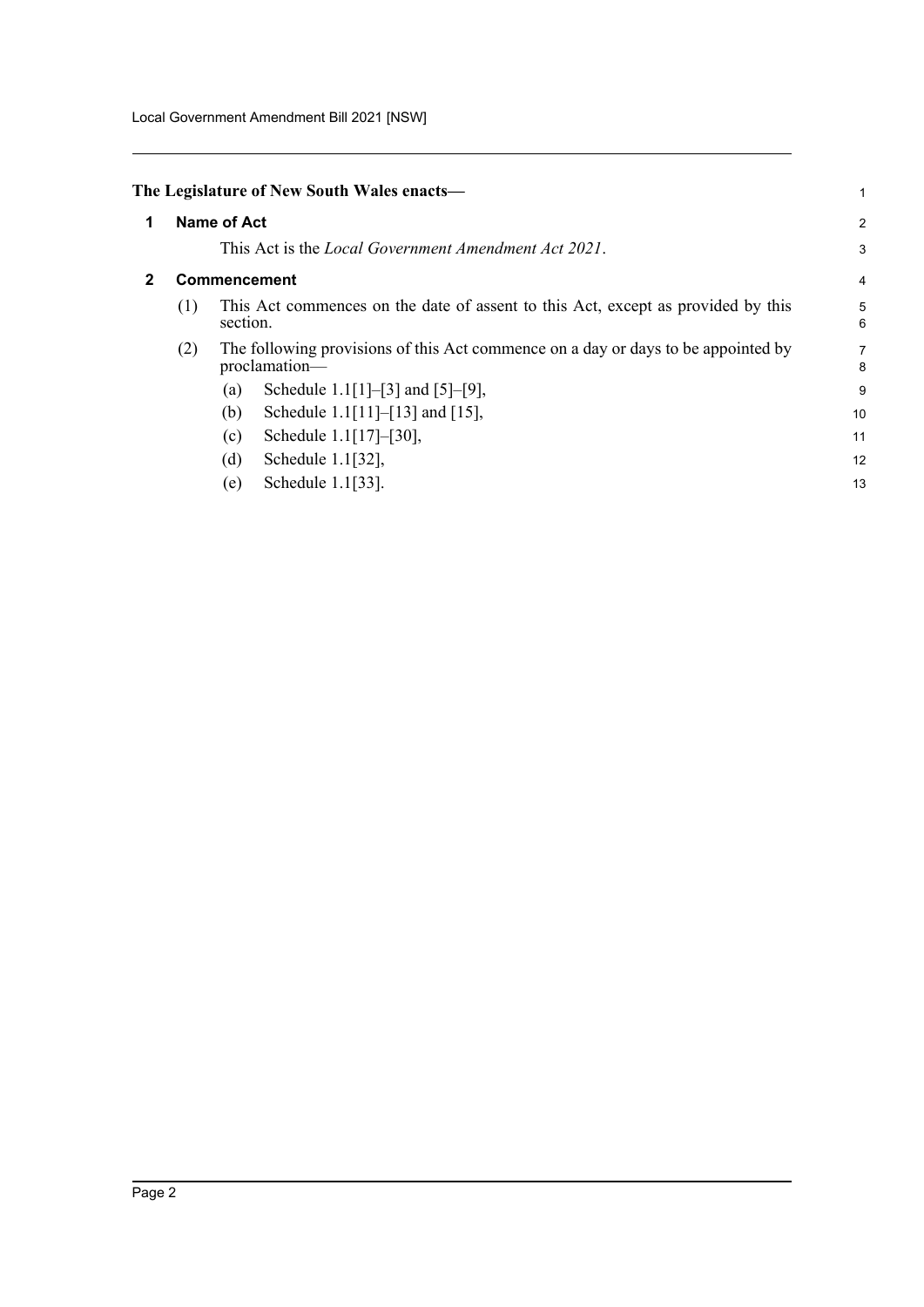#### <span id="page-6-0"></span>**Schedule 1 Amendment of Local Government Act 1993 No 30 1.1 Amendments concerning local government rating system [1] Section 493 Categories of ordinary rates and categories of land** Omit "4 categories" wherever occurring in section 493(1). Insert instead "5 categories". **[2] Section 493(1)** Insert after the first dot point environmental **[3] Section 495 Making and levying of special rates** Insert at the end of section 495 after the note— (3) Without limiting subsection (1) or (2), a special rate may be levied for or towards meeting the costs of works, services, facilities or activities (the *intergovernmental project*) provided or undertaken, or proposed to be provided or undertaken, by the council together with one or more government entities (a *project partner*). (4) The following provisions apply for a special rate levied for an intergovernmental project— (a) before the rate is levied, the council must include the following information in the draft operational plan for the year in which it is proposed to be levied— (i) the anticipated benefits to the council's area or local community of the intergovernmental project, (ii) the basis of the council's opinion, under subsection (2), for the different application of the rate, if any, in relation to different land, (iii) the estimated cost of the intergovernmental project, both for the year and in total, (iv) the estimated contributions to the intergovernmental project, including financial and in-kind contributions, to be made by the council and each project partner, both for the year and in total, (v) the amount of money estimated to be levied by the rate, both for the year and in total, (b) the intergovernmental project does not need to be works, services, facilities or activities within the functions of the council and the rate levied may exceed the value of the part of the project with the council's functions, (c) if the cost of the intergovernmental project is partly funded by another person or under another arrangement, charge or contribution—the rate levied may be limited to what is needed to fund the proportion of the cost for which the council is responsible, (d) money raised from the rate may be used only for the purpose of funding the intergovernmental project, (e) money raised from the rate is not to be treated as part of the general income of the council, (f) the annual report of the council is to include the following information— 1  $\mathfrak{D}$ 3 4 5 6 7 8 9 10 11 12 13 14 15 16 17 18 19  $20$ 21 22 23 24 25 26 27 28 29 30 31 32 33 34 35 36 37 38 39 40 41 42 43 44 45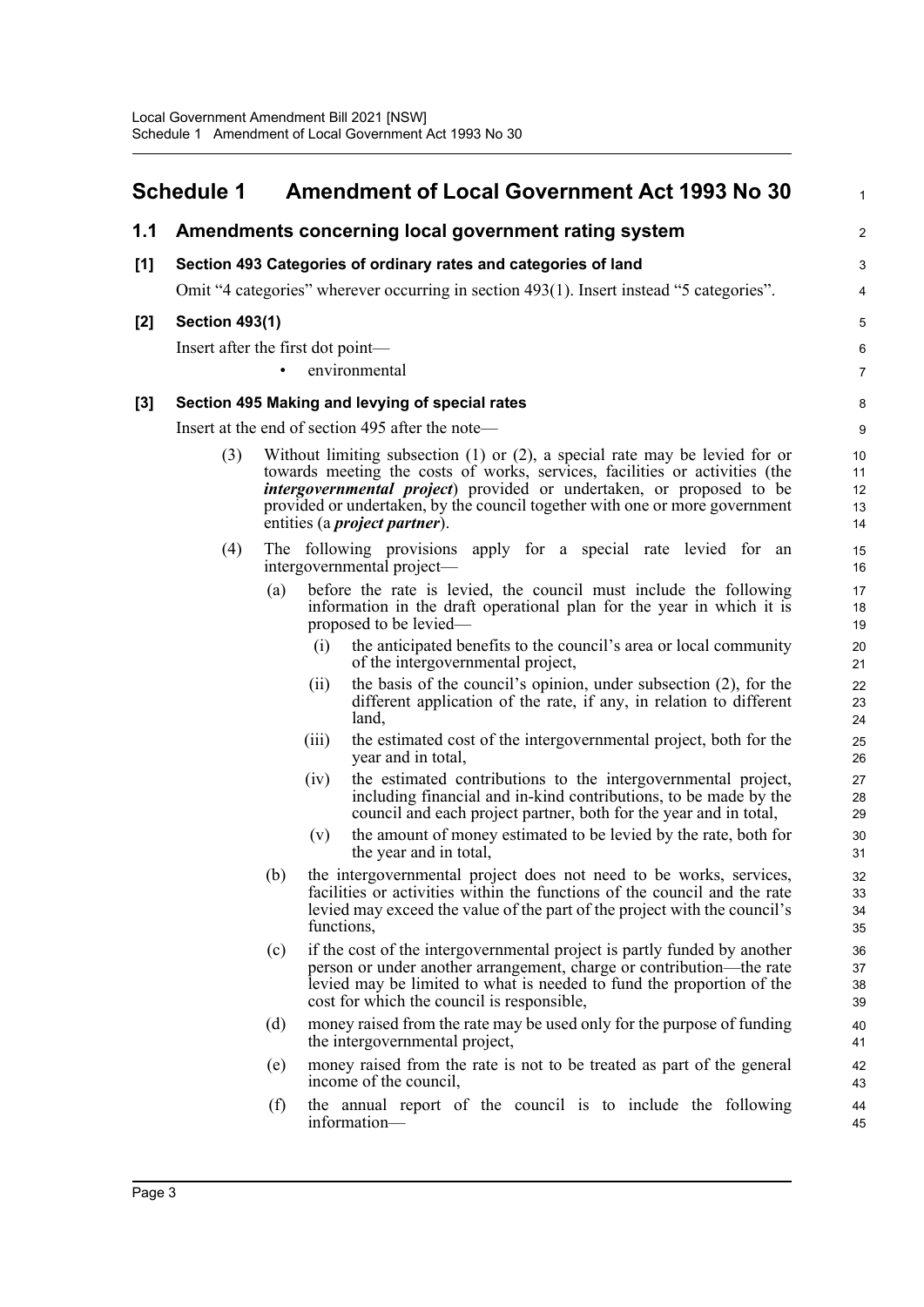|     |                                   |     | (i)              | the actual cost of the intergovernmental project, and the actual<br>contributions to the intergovernmental project made by the<br>council and each project partner, during the year of the report,                                                     | $\mathbf{1}$<br>$\overline{\mathbf{c}}$<br>3 |
|-----|-----------------------------------|-----|------------------|--------------------------------------------------------------------------------------------------------------------------------------------------------------------------------------------------------------------------------------------------------|----------------------------------------------|
|     |                                   |     | (ii)             | a statement explaining the difference, if any, between the actual<br>cost and contributions and the estimated cost and contributions in<br>the council's draft operational plan,                                                                       | $\overline{\mathbf{4}}$<br>$\sqrt{5}$<br>6   |
|     |                                   |     | (iii)            | the total revenue generated by the rate during the year of the<br>report,                                                                                                                                                                              | $\boldsymbol{7}$<br>8                        |
|     |                                   |     | (iv)             | the outcomes of the project, and the benefits to the council's area<br>and the local community of the project, during the year of the<br>report,                                                                                                       | 9<br>10<br>11                                |
|     |                                   | (g) |                  | despite sections $498(3)(b)$ and $499(4)(b)$ , the Minister does not need to<br>approve the different application of the rate, if any, in relation to<br>different land.                                                                               | 12<br>13<br>14                               |
|     | (5)                               |     |                  | Subsection (4) applies despite any other provision of this Act to the contrary.                                                                                                                                                                        | 15                                           |
|     | (6)                               |     | In this section— |                                                                                                                                                                                                                                                        | 16                                           |
|     |                                   |     | a Territory.     | <b>another Australian jurisdiction</b> means the Commonwealth or another State or                                                                                                                                                                      | 17<br>18                                     |
|     |                                   |     |                  | <i>government entity</i> means each of the following—                                                                                                                                                                                                  | 19                                           |
|     |                                   | (a) |                  | the State or another Australian jurisdiction, including the Crown in right<br>of the State or another Australian jurisdiction,                                                                                                                         | 20<br>21                                     |
|     |                                   | (b) |                  | a Minister of the government of the State or another Australian<br>jurisdiction,                                                                                                                                                                       | 22<br>23                                     |
|     |                                   | (c) |                  | a government sector agency within the meaning of the <i>Government</i><br>Sector Employment Act 2013 or a Department or other agency of<br>another Australian jurisdiction,                                                                            | 24<br>25<br>26                               |
|     |                                   | (d) |                  | a public authority of the State or another Australian jurisdiction,                                                                                                                                                                                    | 27                                           |
|     |                                   | (e) |                  | a person acting on behalf of the State or another Australian jurisdiction<br>or of the Crown in right of the State or another Australian jurisdiction,                                                                                                 | 28<br>29                                     |
|     |                                   |     |                  | but does not include a council, county council or joint organisation, or a local<br>authority of another Australian jurisdiction, unless the regulations declare the<br>council, organisation or authority to be a government entity for this section. | 30<br>31<br>32                               |
| [4] |                                   |     |                  | Section 506 Variation of general income                                                                                                                                                                                                                | 33                                           |
|     | Insert at the end of the section- |     |                  |                                                                                                                                                                                                                                                        | 34                                           |
|     | (2)                               |     |                  | Without limiting subsection $(1)$ , the order may—                                                                                                                                                                                                     | 35                                           |
|     |                                   | (a) |                  | specify different percentages for different areas of councils, and                                                                                                                                                                                     | 36                                           |
|     |                                   | (b) |                  | specify a methodology for calculating a percentage rather than<br>specifying a particular percentage, including by specifying a base<br>percentage to which an additional figure may be added in specified<br>circumstances.                           | 37<br>38<br>39<br>40                         |
| [5] |                                   |     |                  | Section 514 Categorisation of land for purposes of ordinary rates                                                                                                                                                                                      | 41                                           |
|     |                                   |     |                  | Insert after the first dot point in section 514—                                                                                                                                                                                                       | 42                                           |
|     |                                   |     |                  | environmental                                                                                                                                                                                                                                          | 43                                           |
| [6] | Section 514, note                 |     |                  |                                                                                                                                                                                                                                                        | 44                                           |
|     |                                   |     |                  | Insert "environmental," after "farmland,".                                                                                                                                                                                                             | 45                                           |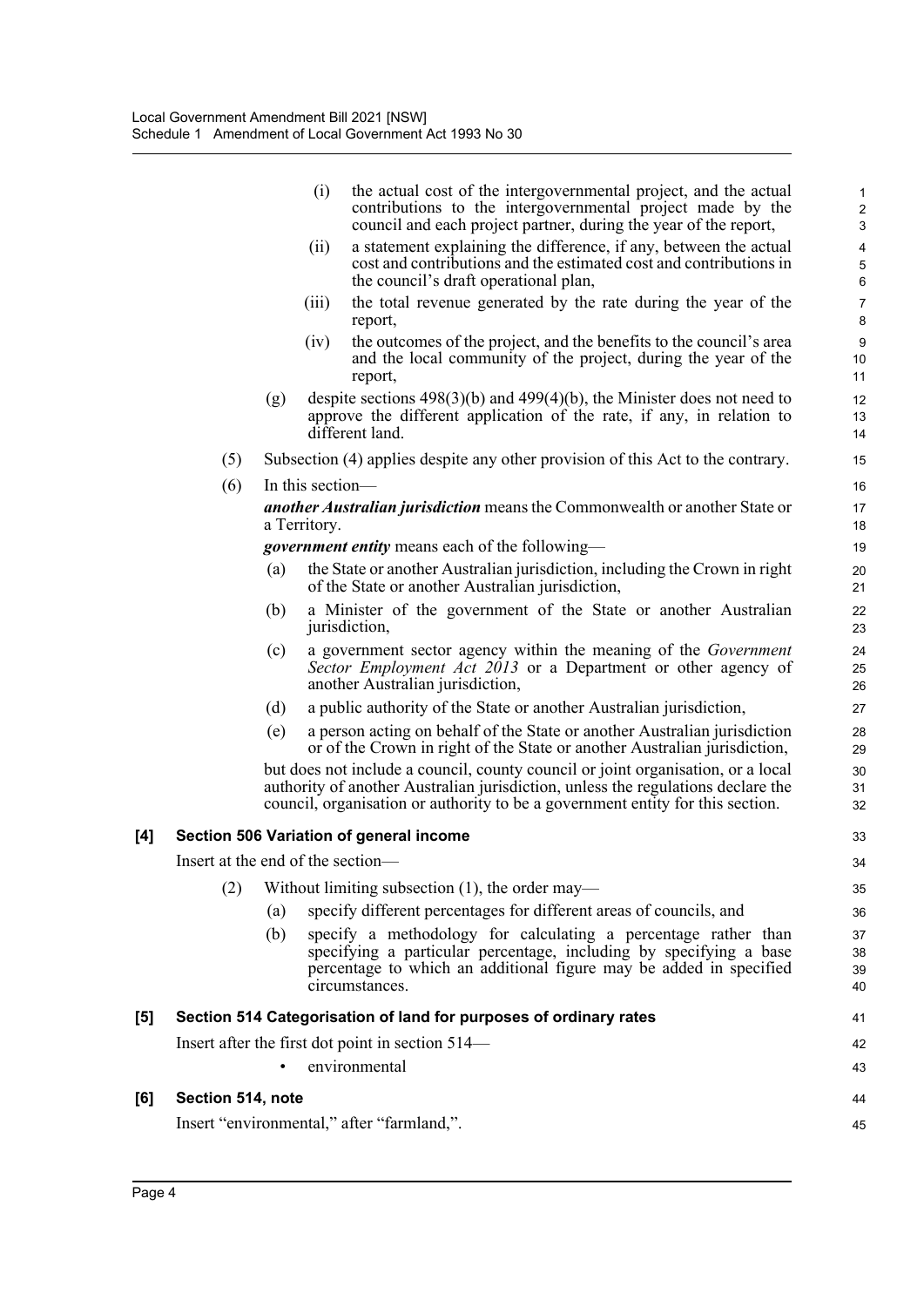| $[7]$  |      | <b>Section 515A</b> |                           |                  |                                                                                                                                                                                                                                                                                        | 1                    |
|--------|------|---------------------|---------------------------|------------------|----------------------------------------------------------------------------------------------------------------------------------------------------------------------------------------------------------------------------------------------------------------------------------------|----------------------|
|        |      |                     | Insert after section 515- |                  |                                                                                                                                                                                                                                                                                        | 2                    |
|        | 515A |                     |                           |                  | <b>Categorisation as environmental</b>                                                                                                                                                                                                                                                 | 3                    |
|        |      | (1)                 |                           |                  | Land is to be categorised as <i>environmental</i> if—                                                                                                                                                                                                                                  | 4                    |
|        |      |                     | (a)                       |                  | it is a parcel of rateable land, and                                                                                                                                                                                                                                                   | 5                    |
|        |      |                     | (b)                       |                  | its use is constrained because of one or more of the following-                                                                                                                                                                                                                        | 6                    |
|        |      |                     |                           | (i)              | development cannot be carried out on the land,                                                                                                                                                                                                                                         | $\overline{7}$       |
|        |      |                     |                           | (ii)             | the land has low development potential for business, residential,<br>mining or farming activity, and                                                                                                                                                                                   | $\bf 8$<br>9         |
|        |      |                     | (c)                       |                  | it is subject to geographical restrictions or regulatory restrictions, and                                                                                                                                                                                                             | 10                   |
|        |      |                     | (d)                       |                  | it is used for a purpose that would not be more appropriately categorised<br>as farmland, residential, mining or business.                                                                                                                                                             | 11<br>12             |
|        |      | (2)                 |                           |                  | In determining whether the matters mentioned in subsection $(1)(b)$ apply, the<br>council must consider—                                                                                                                                                                               | 13<br>14             |
|        |      |                     | (a)                       |                  | whether the uses permitted on the land are consistent with-                                                                                                                                                                                                                            | 15                   |
|        |      |                     |                           | (i)              | the protection, management and restoration of areas of high<br>ecological, scientific, cultural or aesthetic values, and                                                                                                                                                               | 16<br>17             |
|        |      |                     |                           | (i)              | the prevention of development that could destroy, damage or<br>otherwise have an adverse effect on those values, and                                                                                                                                                                   | 18<br>19             |
|        |      |                     | (b)                       |                  | matters that may be prescribed by the regulations.                                                                                                                                                                                                                                     | 20                   |
|        |      | (3)                 |                           | In this section— |                                                                                                                                                                                                                                                                                        | 21                   |
|        |      |                     |                           |                  | geographical restrictions, in relation to land, include the water areas, mud<br>flats, swamps, marshlands, steep slopes or other terrain resulting in physical<br>limitations preventing the carrying out of all, or almost all, residential or<br>commercial development on the land. | 22<br>23<br>24<br>25 |
|        |      |                     |                           |                  | <i>regulatory restrictions</i> mean restrictions imposed by an Act, environmental<br>planning instrument, conservation agreement, or in some other way, specified<br>by the regulations.                                                                                               | 26<br>27<br>28       |
| [8]    |      |                     |                           |                  | <b>Section 518 Categorisation as business</b>                                                                                                                                                                                                                                          | 29                   |
|        |      |                     |                           |                  | Insert "environmental," after "farmland,".                                                                                                                                                                                                                                             | 30                   |
| [9]    |      |                     |                           |                  | Section 519 How is vacant land to be categorised?                                                                                                                                                                                                                                      | 31                   |
|        |      |                     |                           |                  | Omit "section 515, 516 or 517". Insert instead "sections 515-517".                                                                                                                                                                                                                     | 32                   |
| $[10]$ |      |                     |                           |                  | Section 529 Rate may be the same or different within a category                                                                                                                                                                                                                        | 33                   |
|        |      |                     |                           |                  | Omit section 529(2). Insert instead—                                                                                                                                                                                                                                                   | 34                   |
|        |      | (2)                 |                           |                  | A sub-category may be determined as follows-                                                                                                                                                                                                                                           | 35                   |
|        |      |                     | (a)                       |                  | for the category "farmland"—according to-                                                                                                                                                                                                                                              | 36                   |
|        |      |                     |                           | (i)              | the location of the land, or                                                                                                                                                                                                                                                           | 37                   |
|        |      |                     |                           | (ii)             | the intensity of land use, or                                                                                                                                                                                                                                                          | 38                   |
|        |      |                     |                           | (iii)            | the irrigability of the land, or                                                                                                                                                                                                                                                       | 39                   |
|        |      |                     |                           | (iv)             | economic factors affecting the land,                                                                                                                                                                                                                                                   | 40                   |
|        |      |                     | (b)                       | (i)              | for the category "residential"—according to—<br>whether the land is rural residential land, or                                                                                                                                                                                         | 41<br>42             |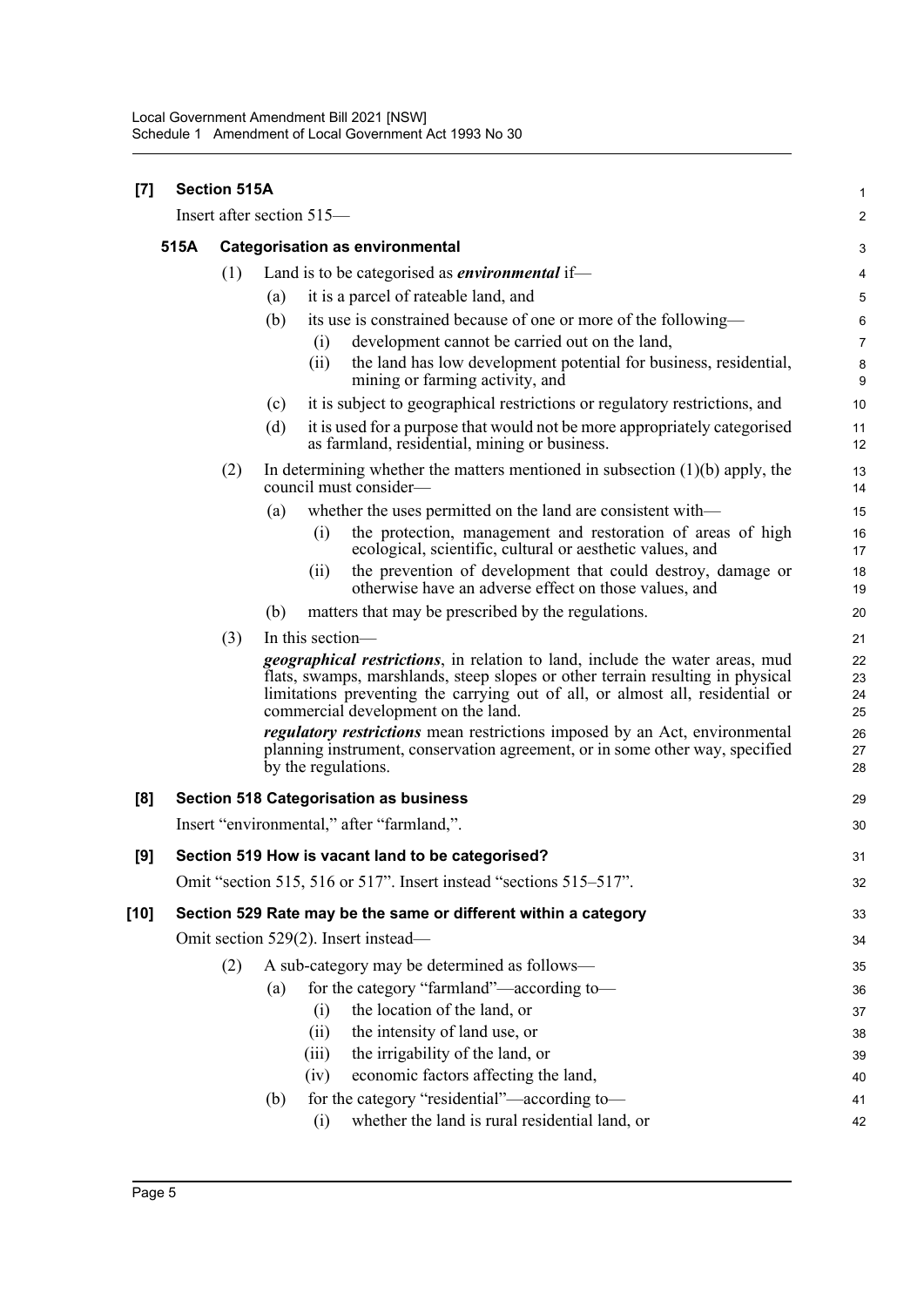|        |                                 |      | (ii)  | whether the land is in a centre of population, or                                                                                                                                                                                                                                                                                   | $\mathbf{1}$                              |
|--------|---------------------------------|------|-------|-------------------------------------------------------------------------------------------------------------------------------------------------------------------------------------------------------------------------------------------------------------------------------------------------------------------------------------|-------------------------------------------|
|        |                                 |      | (iii) | whether the land is in a residential area or in part of a residential<br>area,                                                                                                                                                                                                                                                      | $\sqrt{2}$<br>3                           |
|        |                                 | (c)  |       | for the category "mining"—according to the kind of mining involved,                                                                                                                                                                                                                                                                 | 4                                         |
|        |                                 | (d)  |       | for the category "business"—according to a centre of activity.                                                                                                                                                                                                                                                                      | 5                                         |
|        | (2A)                            |      |       | A sub-category may be determined for subsection $(2)(b)(iii)$ only if the council<br>is satisfied on reasonable grounds that it is necessary to identify residential<br>areas because of significant differences between the areas in relation to access<br>to or demand for, or the cost of providing, services or infrastructure. | $\,6\,$<br>$\boldsymbol{7}$<br>8<br>$9\,$ |
|        | (2B)                            |      |       | A sub-category must be identified by reference to geographical names or<br>another way prescribed by the regulations for the sub-category if—                                                                                                                                                                                       | 10<br>11                                  |
|        |                                 | (a)  |       | the sub-category is identified by reference to the location of the land, or                                                                                                                                                                                                                                                         | 12                                        |
|        |                                 | (b)  |       | the sub-category is identified by reference to the factor mentioned in<br>subsection $(2)(b)(iii)$ .                                                                                                                                                                                                                                | 13<br>14                                  |
| $[11]$ | Section 529(2)(a1)              |      |       |                                                                                                                                                                                                                                                                                                                                     | 15                                        |
|        |                                 |      |       | Insert after section $529(2)(a)$ , as inserted by item [10]—                                                                                                                                                                                                                                                                        | 16                                        |
|        |                                 | (a1) |       | for the category "environmental"-according to 1 or both of the<br>following—                                                                                                                                                                                                                                                        | 17<br>18                                  |
|        |                                 |      | (i)   | the location of the land,                                                                                                                                                                                                                                                                                                           | 19                                        |
|        |                                 |      | (ii)  | whether the land is subject to regulatory restrictions,                                                                                                                                                                                                                                                                             | 20                                        |
| $[12]$ | Section 529(2)(d)               |      |       |                                                                                                                                                                                                                                                                                                                                     | 21                                        |
|        |                                 |      |       | Omit the paragraph, as inserted by item [10]. Insert instead—                                                                                                                                                                                                                                                                       | 22                                        |
|        |                                 | (d)  |       | for the category "business"—according to 1 or more of the following—                                                                                                                                                                                                                                                                | 23                                        |
|        |                                 |      | (i)   | whether the land is in a centre of commercial or industrial<br>activity,                                                                                                                                                                                                                                                            | 24<br>25                                  |
|        |                                 |      | (i)   | whether the land is industrial land,                                                                                                                                                                                                                                                                                                | 26                                        |
|        |                                 |      | (iii) | whether the land is non-industrial land.                                                                                                                                                                                                                                                                                            | 27                                        |
| $[13]$ | Section 529(2AA)                |      |       |                                                                                                                                                                                                                                                                                                                                     | 28                                        |
|        |                                 |      |       | Insert after section 529(2A), as inserted by item $[10]$ —                                                                                                                                                                                                                                                                          | 29                                        |
|        | (2AA)                           |      |       | For subsection $(2)(d)(ii)$ and $(iii)$ —                                                                                                                                                                                                                                                                                           | 30                                        |
|        |                                 |      |       | (a) land is industrial land if the activities carried out on the land are<br>predominately industrial activities,                                                                                                                                                                                                                   | 31<br>32                                  |
|        |                                 | (b)  |       | land is non-industrial land if the activities carried out on the land are<br>predominately not industrial activities.                                                                                                                                                                                                               | 33<br>34                                  |
| $[14]$ | Section 529(5) and (6)          |      |       |                                                                                                                                                                                                                                                                                                                                     | 35                                        |
|        | Insert after section $529(4)$ — |      |       |                                                                                                                                                                                                                                                                                                                                     | 36                                        |
|        | (5)                             |      |       | The regulations may make provision for or with respect to the following—                                                                                                                                                                                                                                                            | 37                                        |
|        |                                 | (a)  |       | the factors that may or may not be taken into account in determining a<br>sub-category for a category of land for which a sub-category may be<br>determined,                                                                                                                                                                        | 38<br>39<br>40                            |
|        |                                 | (b)  |       | public consultation requirements to be followed by councils in<br>determining a sub-category, including by applying, with or without<br>modification, provisions of the Act, the regulations or guidelines                                                                                                                          | 41<br>42<br>43                            |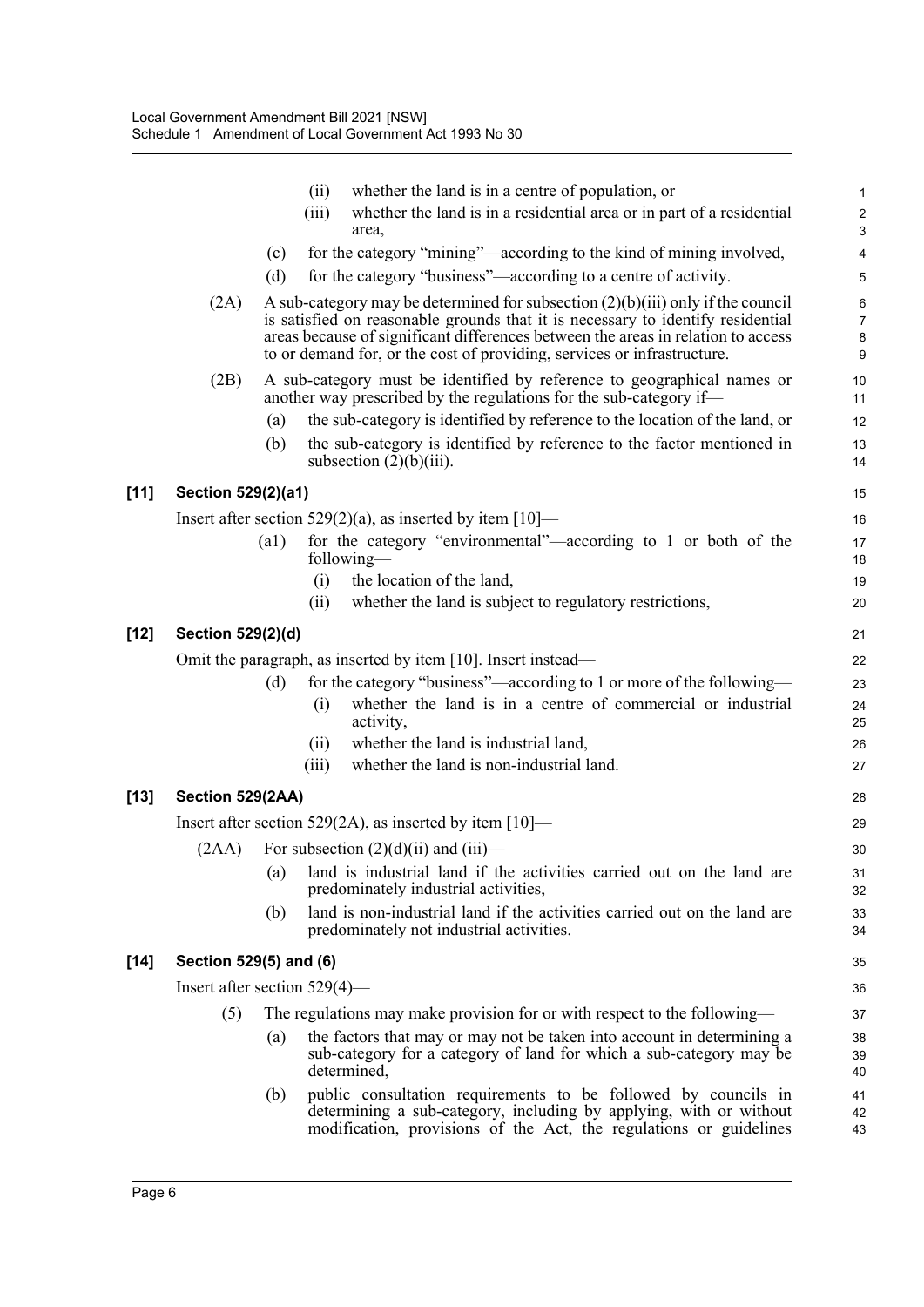|     |                    | concerning the preparation, exhibition and publication of strategic<br>council planning documents.                                                                                                                       | $\mathbf{1}$<br>$\overline{2}$ |
|-----|--------------------|--------------------------------------------------------------------------------------------------------------------------------------------------------------------------------------------------------------------------|--------------------------------|
|     | (6)                | In this section-                                                                                                                                                                                                         | 3                              |
|     |                    | <b>geographical name</b> has the same meaning as in the <i>Geographical Names Act</i><br>1966.                                                                                                                           | $\overline{4}$<br>5            |
|     |                    | <i>regulatory restrictions</i> mean restrictions imposed by an Act, environmental<br>planning instrument, conservation agreement, or in some other way, specified<br>by the regulations.                                 | 6<br>$\overline{7}$<br>8       |
|     |                    | strategic council planning document means a community strategic plan,<br>resourcing strategy, delivery program or operational plan mentioned in<br>Chapter 13, Part 2.                                                   | 9<br>10<br>11                  |
|     |                    | <b>Section 529(5)(c)</b>                                                                                                                                                                                                 | 12                             |
|     |                    | Insert after section 529(5)(b), as inserted by item $[14]$ —                                                                                                                                                             | 13                             |
|     |                    | (c)<br>the kinds of activities that are, or are not, industrial activities or<br>non-industrial activities for the purposes of this section.                                                                             | 14<br>15                       |
|     | <b>Section 530</b> |                                                                                                                                                                                                                          | 16                             |
|     |                    | Insert after section 529—                                                                                                                                                                                                | 17                             |
| 530 |                    | Special provisions for residential sub-categories                                                                                                                                                                        | 18                             |
|     | (1)                | This section applies in relation to determining a sub-category (a <i>residential</i><br>sub-category) under section 529 for the category "residential" for rateable<br>land in a council's area.                         | 19<br>20<br>21                 |
|     | (2)                | The Minister may, from time to time, issue guidelines for the determination of<br>ordinary rates for rateable land in contiguous urban areas.                                                                            | 22<br>23                       |
|     | (3)                | Without limiting subsection (2), the guidelines may provide for when an area<br>is, or is not, a contiguous urban area for this section.                                                                                 | 24<br>25                       |
|     | (4)                | The highest ordinary rate for rateable land in a contiguous urban area must not<br>exceed the average ordinary rate payable for other rateable land in the area by<br>the factor, if any, prescribed by the regulations. | 26<br>27<br>28                 |
|     | (5)                | Despite subsection (4), the Minister may, by written instrument given to a<br>council on its application-                                                                                                                | 29<br>30                       |
|     |                    | determine a factor for the council that is greater than the factor<br>(a)<br>mentioned in subsection (4), and                                                                                                            | 31<br>32                       |
|     |                    | impose conditions in relation to the use of the determined factor.<br>(b)                                                                                                                                                | 33                             |
|     | (6)                | The Minister may, by a further written instrument given to a council, vary or<br>revoke a determination, or a condition of a determination, made or imposed for<br>the council under subsection (5).                     | 34<br>35<br>36                 |
|     | (7)                | If a council decides to make different ordinary rates for residential<br>sub-categories, the council must—                                                                                                               | 37<br>38                       |
|     |                    | publish the reasons for doing so on its website as soon as practicable<br>(a)<br>after making the rates, and                                                                                                             | 39<br>40                       |
|     |                    | set out the reasons in the council's statement of revenue policy in its<br>(b)<br>operational plan for the year concerned.                                                                                               | 41<br>42                       |
|     | (8)                | The Minister may, from time to time, issue written directions to councils<br>$concerning$ —                                                                                                                              | 43<br>44                       |
|     |                    |                                                                                                                                                                                                                          |                                |

 $[15]$ 

**[16]**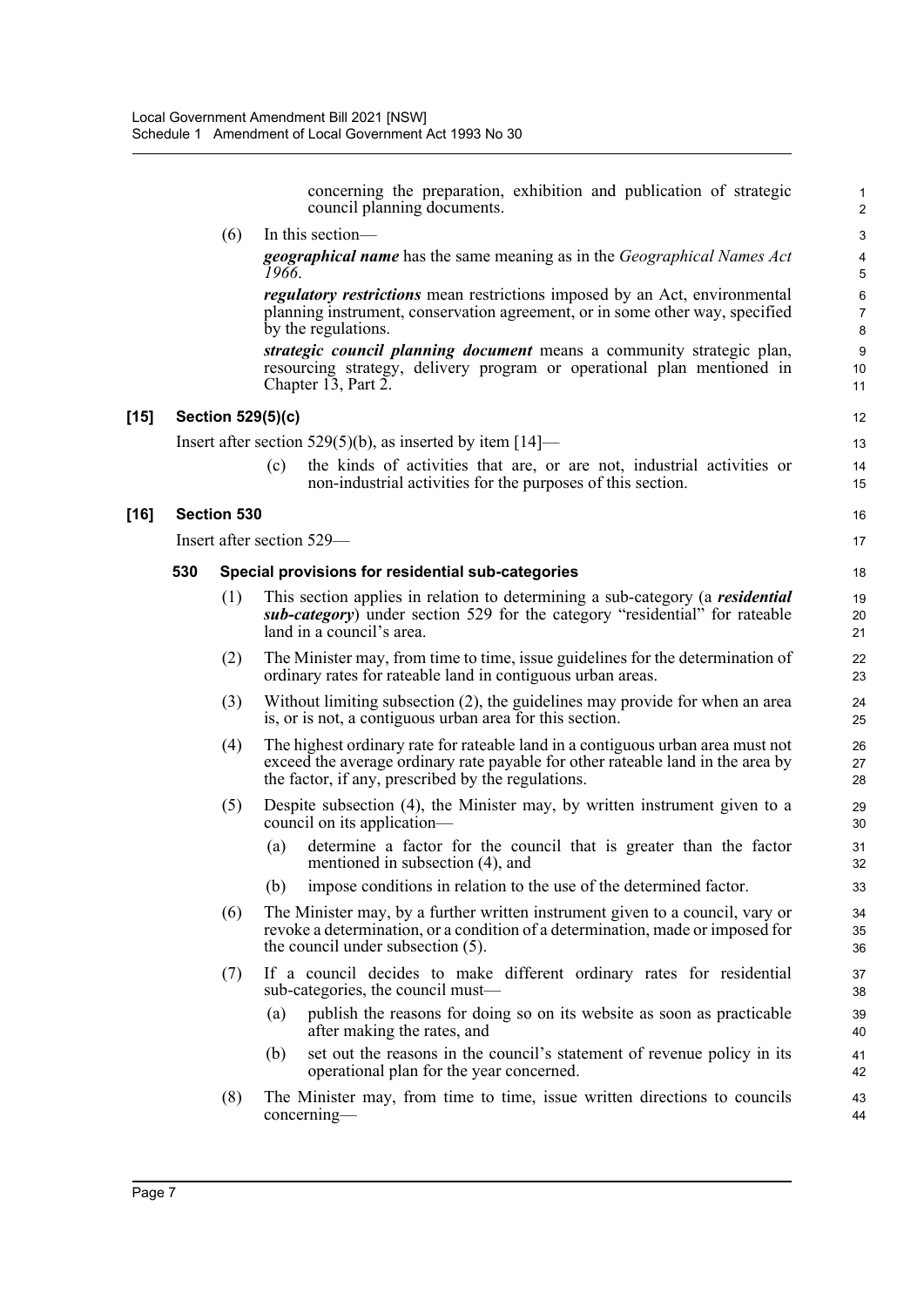|        |                                 | (a)               | the factors or circumstances that may, or may not, be used by councils<br>in determining a residential sub-category or the ordinary rate for a<br>residential sub-category, and                                                   | $\mathbf{1}$<br>$\overline{\mathbf{c}}$<br>3 |
|--------|---------------------------------|-------------------|-----------------------------------------------------------------------------------------------------------------------------------------------------------------------------------------------------------------------------------|----------------------------------------------|
|        |                                 | (b)               | matters to be included in reasons published for subsection $(7)(a)$ .                                                                                                                                                             | $\overline{\mathbf{4}}$                      |
|        | (9)                             |                   | A council must comply with the guidelines and directions given by the<br>Minister under this section.                                                                                                                             | 5<br>$6\phantom{1}6$                         |
| $[17]$ | Section 555, heading            |                   |                                                                                                                                                                                                                                   | $\overline{7}$                               |
|        |                                 |                   | Insert ", other than water supply special rates and sewerage special rates" after "rates".                                                                                                                                        | 8                                            |
| $[18]$ | <b>Section 555(1)</b>           |                   |                                                                                                                                                                                                                                   | 9                                            |
|        |                                 |                   | Insert ", other than water supply special rates and sewerage special rates" after "all rates".                                                                                                                                    | 10                                           |
| $[19]$ | Section 555(1)(b) and (b1)      |                   |                                                                                                                                                                                                                                   | 11                                           |
|        |                                 |                   | Omit the paragraphs. Insert instead—                                                                                                                                                                                              | 12                                           |
|        |                                 | (b)               | land reserved or acquired under the National Parks and Wildlife Act<br>1974,                                                                                                                                                      | 13<br>14                                     |
|        |                                 | (b1)              | subject to subsection $(3)$ , land that is the subject of a conservation<br>agreement, but only if the owner of the land is not receiving regular<br>State financial assistance in relation to the agreement,                     | 15<br>16<br>17                               |
| $[20]$ | <b>Section 555(1A)</b>          |                   |                                                                                                                                                                                                                                   | 18                                           |
|        | Insert after section $555(1)$ — |                   |                                                                                                                                                                                                                                   | 19                                           |
|        | (1A)                            |                   | Without limiting subsection (1), the following land is also exempt from all<br>rates, other than water supply special rates and sewerage special rates—                                                                           | 20<br>21                                     |
|        |                                 | (a)               | land that is a public place,                                                                                                                                                                                                      | 22                                           |
|        |                                 | (b)               | land used for a public reserve and vested in the Crown, a public body or<br>trustees,                                                                                                                                             | 23<br>24                                     |
|        |                                 | (c)               | land used for a common and vested in the Crown, a public body or<br>trustees,                                                                                                                                                     | 25<br>26                                     |
|        |                                 | (d)               | land used for a public cemetery and vested in the Crown, a public body<br>or trustees,                                                                                                                                            | 27<br>28                                     |
|        |                                 | (e)               | land used solely for a free public library and vested in the Crown, a<br>public body or trustees,                                                                                                                                 | 29<br>30                                     |
|        |                                 | (f)               | land acquired under an environmental planning instrument for the<br>public purpose specified in the instrument and not leased for private<br>purposes,                                                                            | 31<br>32<br>33                               |
|        |                                 | (g)               | land that is held under a lease from the Crown for private purposes and<br>is the subject of a mineral claim granted under Part 9, Division 4 of the<br><i>Mining Act 1992</i> and that the council has declared is not rateable, | 34<br>35<br>36                               |
|        |                                 | (h)               | land that belongs to a public benevolent institution or public charity and<br>is used or occupied by the institution or charity for the purposes of the<br>institution or charity,                                                | 37<br>38<br>39                               |
|        |                                 | (i)               | land that belongs to a public hospital,                                                                                                                                                                                           | 40                                           |
|        |                                 | (i)               | land that is vested in the Minister for Health and Medical Research, the<br>Health Administration Corporation or the New South Wales Health<br>Foundation,                                                                        | 41<br>42<br>43                               |
|        |                                 | $\left( k\right)$ | land that is vested in a local health district constituted under the <i>Health</i><br>Services Act 1997,                                                                                                                          | 44<br>45                                     |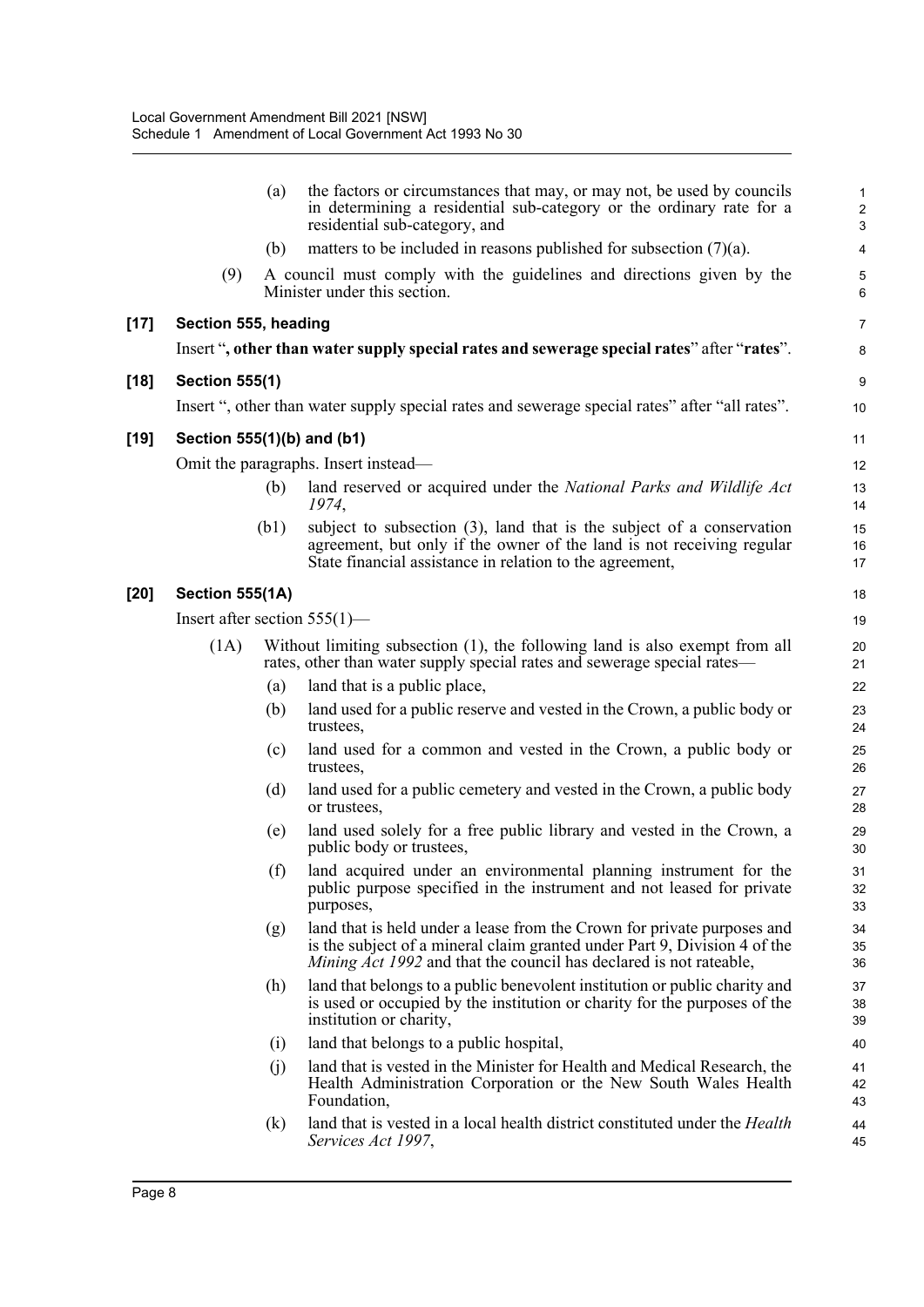|        |     |                       | (1)     | land that is vested in a university, or a university college, and is used or<br>occupied by the university or college solely for its purposes,                                                                                                                               | $\mathbf{1}$<br>$\overline{2}$                   |
|--------|-----|-----------------------|---------|------------------------------------------------------------------------------------------------------------------------------------------------------------------------------------------------------------------------------------------------------------------------------|--------------------------------------------------|
|        |     |                       | (m)     | land that is vested in the Crown or Venues NSW and is described in<br>Schedule 4A, Part 1, 2 or 3 of the Sporting Venues Authorities Act 2008<br>and is used or occupied for the purposes of or in accordance with that<br>Act,                                              | $\sqrt{3}$<br>$\overline{4}$<br>$\mathbf 5$<br>6 |
|        |     |                       | (n)     | land that is vested in the Crown or the Zoological Parks Board and is<br>used or occupied by the Board for its purposes,                                                                                                                                                     | $\overline{7}$<br>8                              |
|        |     |                       | $\circ$ | land that-                                                                                                                                                                                                                                                                   | $\boldsymbol{9}$                                 |
|        |     |                       |         | is vested in the mines rescue company, within the meaning of the<br>(i)<br>Coal Industry Act 2001, and                                                                                                                                                                       | 10<br>11                                         |
|        |     |                       |         | is used for the purposes of a mine rescue station controlled by that<br>(i)<br>company,                                                                                                                                                                                      | 12<br>13                                         |
|        |     |                       | (p)     | land that is managed by the Teacher Housing Authority and on which a<br>house is erected,                                                                                                                                                                                    | 14<br>15                                         |
|        |     |                       | (q)     | land that is leased to the Crown for the purpose of cattle dipping,                                                                                                                                                                                                          | 16                                               |
|        |     |                       | (r)     | land that is specified or described in the regulations as being exempt<br>from all rates, other than water supply special rates and sewerage<br>special rates,                                                                                                               | 17<br>18<br>19                                   |
|        |     |                       | (s)     | land that is vested in an Aboriginal Land Council and that is reserved<br>under Part 4A of the National Parks and Wildlife Act 1974.                                                                                                                                         | 20<br>21                                         |
| $[21]$ |     | <b>Section 555(3)</b> |         |                                                                                                                                                                                                                                                                              | 22                                               |
|        |     |                       |         | Omit "within the meaning of the National Parks and Wildlife Act 1974".                                                                                                                                                                                                       | 23                                               |
| $[22]$ |     | <b>Section 555(4)</b> |         |                                                                                                                                                                                                                                                                              | 24                                               |
|        |     |                       |         | Insert "or $(1A)(h)$ –(o)" after "subsection $(1)(e)$ , $(f)$ , $(g)$ and $(g1)$ ".                                                                                                                                                                                          | 25                                               |
| $[23]$ |     | <b>Section 555(5)</b> |         |                                                                                                                                                                                                                                                                              | 26                                               |
|        |     |                       |         | Omit the subsection. Insert instead—                                                                                                                                                                                                                                         | 27                                               |
|        |     | (5)                   |         | A parcel of rateable land is to be valued in accordance with section 28A of the<br><i>Valuation of Land Act 1916</i> to enable rates to be levied on a part of the parcel<br>that is not exempt from rates under this section if it is—                                      | 28<br>29<br>30                                   |
|        |     |                       | (a)     | a parcel belonging to a religious body partly occupied and used in a way<br>described in subsection $(1)(e)$ and partly in a way that would result in<br>part of the parcel not being exempt from rates under this section, or                                               | 31<br>32<br>33                                   |
|        |     |                       | (b)     | a parcel belonging to a public benevolent institution or public charity<br>partly used or occupied by the institution or charity for its own purposes<br>and partly for a purpose that would result in part of the parcel not being<br>exempt from rates under this section. | 34<br>35<br>36<br>37                             |
| $[24]$ |     | Section 556           |         |                                                                                                                                                                                                                                                                              | 38                                               |
|        |     |                       |         | Omit sections 556 and 557. Insert instead—                                                                                                                                                                                                                                   | 39                                               |
|        | 556 | rates?                |         | What land is exempt from water supply special rates and sewerage special                                                                                                                                                                                                     | 40<br>41                                         |
|        |     | (1)                   |         | Water supply special rates may not be levied on land to which the council has<br>resolved not to supply water.                                                                                                                                                               | 42<br>43                                         |
|        |     | (2)                   |         | Sewerage special rates may not be levied on land which the council has<br>resolved not to connect to the council's sewers.                                                                                                                                                   | 44<br>45                                         |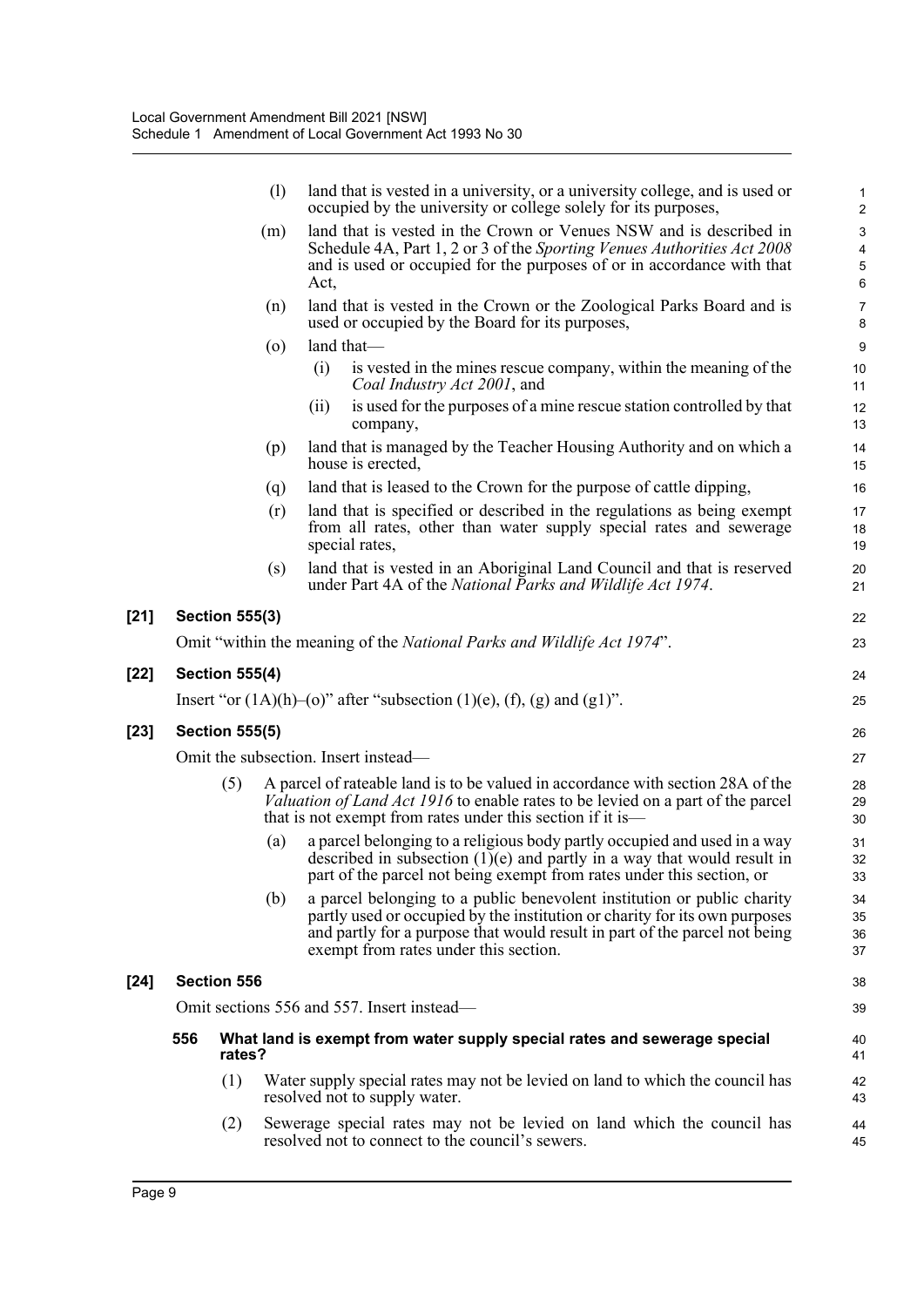|     | (3)                   | Subject to subsection (4), water supply special rates and sewerage special rates<br>may be levied on land that is the subject of a conservation agreement, but only<br>if the owner of the land is not receiving regular State financial assistance in<br>relation to the agreement. | 1<br>$\overline{\mathbf{c}}$<br>3<br>4 |
|-----|-----------------------|--------------------------------------------------------------------------------------------------------------------------------------------------------------------------------------------------------------------------------------------------------------------------------------|----------------------------------------|
|     | (4)                   | If part of a single parcel of land is the subject of a conservation agreement, any<br>rate levied on that whole parcel is to be reduced by the following percentage—                                                                                                                 | 5<br>6                                 |
|     |                       | $P = \frac{CA}{WA}$                                                                                                                                                                                                                                                                  |                                        |
|     |                       | where—                                                                                                                                                                                                                                                                               | 7                                      |
|     |                       | $P$ is the percentage, and                                                                                                                                                                                                                                                           | 8                                      |
|     |                       | CA is the area of that part of the parcel that is the subject of the conservation<br>agreement, and                                                                                                                                                                                  | 9<br>10                                |
|     |                       | <i>WA</i> is the area of the whole parcel.                                                                                                                                                                                                                                           | 11                                     |
|     |                       | <b>Example.</b> If a parcel of land would normally be subject to a rate of \$1,000, but 40% of<br>the area of the land is subject to a conservation agreement, that rate is to be reduced<br>by 40% to \$600.                                                                        | 12<br>13<br>14                         |
|     |                       | Section 558, heading                                                                                                                                                                                                                                                                 | 15                                     |
|     |                       | Omit "water supply special rates and sewerage special".                                                                                                                                                                                                                              | 16                                     |
|     | <b>Section 558(1)</b> |                                                                                                                                                                                                                                                                                      | 17                                     |
|     |                       | Omit "water supply special rates and sewerage special".                                                                                                                                                                                                                              | 18                                     |
|     |                       | <b>Chapter 15, Part 8, Division 2</b>                                                                                                                                                                                                                                                | 19                                     |
|     |                       | Omit the note at the beginning of the Division. Insert instead—                                                                                                                                                                                                                      | 20                                     |
|     |                       | Note-                                                                                                                                                                                                                                                                                | 21                                     |
|     |                       | This Division enables a ratepayer to apply for a postponement in certain cases of<br>hardship.                                                                                                                                                                                       | 22<br>23                               |
|     |                       | This Division also entitles particular public bodies to a 25% rebate for ordinary rates<br>payable for certain land.                                                                                                                                                                 | 24<br>25                               |
|     |                       | Other rating concessions may be provided under other Acts. For example, section 127<br>of the Heritage Act 1977 provides for rates to be levied on heritage valuations<br>determined in accordance with that Act instead of on other valuations.                                     | 26<br>27<br>28                         |
|     | <b>Section 591</b>    |                                                                                                                                                                                                                                                                                      | 29                                     |
|     |                       | Omit the section. Insert instead—                                                                                                                                                                                                                                                    | 30                                     |
| 591 |                       | <b>Postponement of rates</b>                                                                                                                                                                                                                                                         | 31                                     |
|     | (1)                   | A council must, in accordance with this section, postpone the payment of rates                                                                                                                                                                                                       | 32                                     |
|     |                       | for land in a rating year where a change in the zoning or other designation of                                                                                                                                                                                                       | 33                                     |
|     |                       | the land under an environmental planning instrument mentioned in section 585<br>happens if-                                                                                                                                                                                          | 34<br>35                               |
|     |                       | (a)<br>the change happened within the period of 20 years before the                                                                                                                                                                                                                  | 36                                     |
|     |                       | application for postponement is made, and                                                                                                                                                                                                                                            | 37                                     |
|     |                       | a determination or redetermination made by the Valuer-General of the<br>(b)                                                                                                                                                                                                          | 38                                     |
|     |                       | attributable part of the land value having regard to the change is in force,<br>and                                                                                                                                                                                                  | 39<br>40                               |
|     |                       | the rateable person making the application—<br>(c)                                                                                                                                                                                                                                   | 41                                     |
|     |                       | occupies the land when the application is made, and<br>(i)                                                                                                                                                                                                                           | 42                                     |
|     |                       | owned the land when the change happened, but did not initiate or<br>(ii)<br>request the change, and                                                                                                                                                                                  | 43<br>44                               |
|     |                       |                                                                                                                                                                                                                                                                                      |                                        |

[25]

**[26] Section 558(1)**

[27]

[28]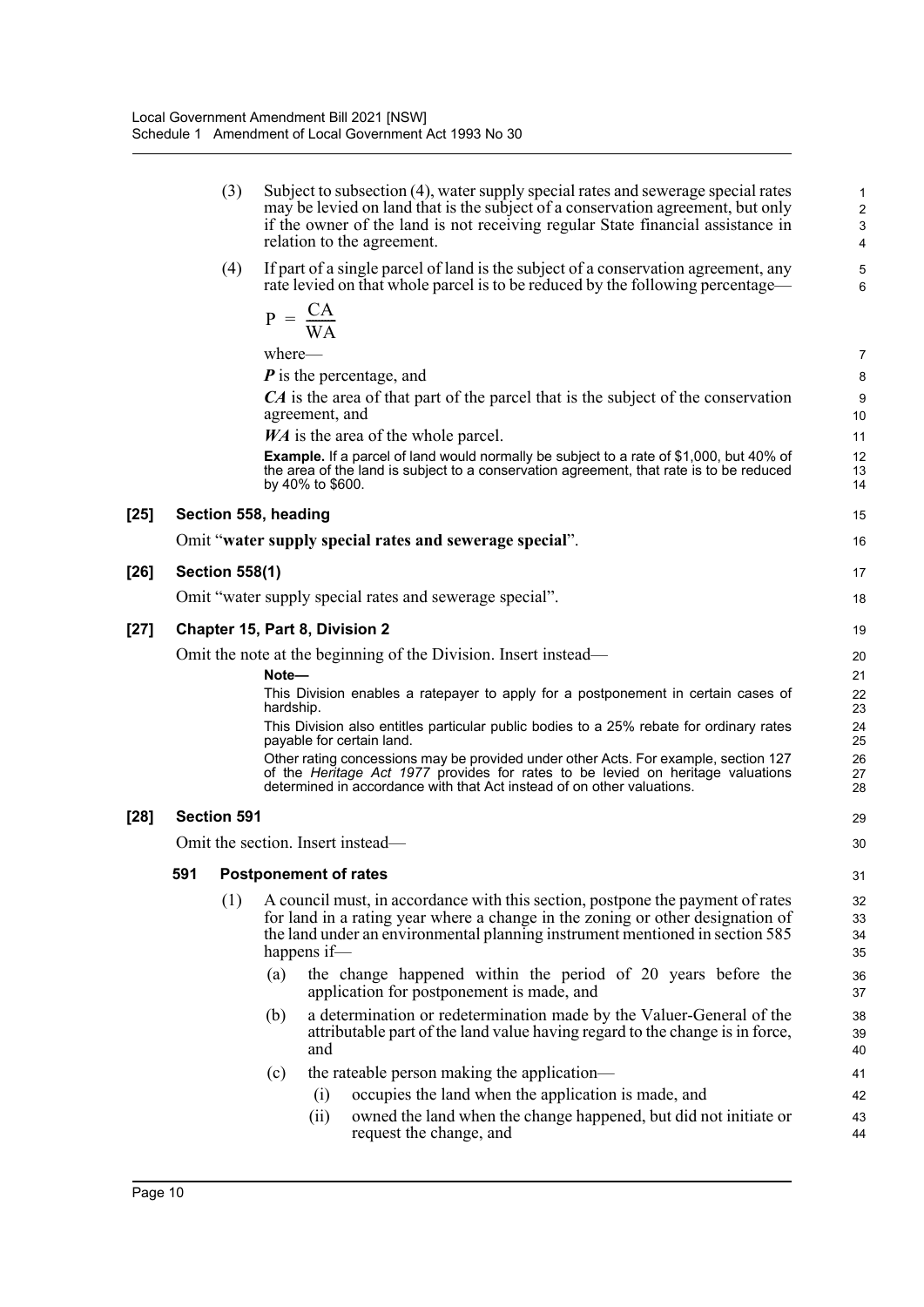|        |     |                       | (d)                | the council is satisfied on reasonable grounds that the case falls within<br>a category of hardship for which the council has determined payment<br>should be postponed.                                                                                     | 1<br>$\overline{c}$<br>$\mathbf{3}$ |
|--------|-----|-----------------------|--------------------|--------------------------------------------------------------------------------------------------------------------------------------------------------------------------------------------------------------------------------------------------------------|-------------------------------------|
|        |     | (2)                   |                    | The amount of the rate postponed is to be the increase in the amount of the rate<br>resulting from the zoning or other designation of the land compared with the<br>rate the would have been payable if the zoning or other designation had not<br>happened. | 4<br>5<br>6<br>$\overline{7}$       |
| $[29]$ |     | <b>Section 595</b>    |                    |                                                                                                                                                                                                                                                              | 8                                   |
|        |     |                       |                    | Omit the section. Insert instead—                                                                                                                                                                                                                            | 9                                   |
|        | 595 |                       |                    | Postponed rates may be written off after 5 years                                                                                                                                                                                                             | 10                                  |
|        |     | (1)                   |                    | This section applies if 5 years have elapsed since the commencement of a<br>rating year for which part of the rates levied on land have been postponed<br>under this Division.                                                                               | 11<br>12<br>13                      |
|        |     | (2)                   | part.              | The council may write off the part postponed and any interest accrued on that                                                                                                                                                                                | 14<br>15                            |
|        |     | (3)                   |                    | This section does not affect the right of the council to recover rates and<br>interest, even though they have been written off under this section, if it<br>subsequently appears to the council that they should not have been written off.                  | 16<br>17<br>18                      |
| $[30]$ |     |                       |                    | Section 713 Sale of land for unpaid rates and charges                                                                                                                                                                                                        | 19                                  |
|        |     |                       |                    | Omit "5 years" wherever occurring in section $713(1)(b)$ and (2). Insert instead "3 years".                                                                                                                                                                  | 20                                  |
| $[31]$ |     | of other Acts         |                    | Schedule 8 Savings, transitional and other provisions consequent on the enactment                                                                                                                                                                            | 21<br>22                            |
|        |     | Insert after Part 40- |                    |                                                                                                                                                                                                                                                              | 23                                  |
|        |     |                       |                    |                                                                                                                                                                                                                                                              |                                     |
|        |     | Part 41               |                    | Provisions consequent on enactment of Local<br><b>Government Amendment Act 2021</b>                                                                                                                                                                          | 24<br>25                            |
|        |     | <b>Division 1</b>     |                    | Interpretation                                                                                                                                                                                                                                               | 26                                  |
|        | 126 |                       | <b>Definitions</b> |                                                                                                                                                                                                                                                              | 27                                  |
|        |     |                       |                    | In this Part-                                                                                                                                                                                                                                                | 28                                  |
|        |     |                       |                    | <b>amending Act</b> means the Local Government Amendment Act 2021.                                                                                                                                                                                           | 29                                  |
|        |     |                       |                    | <i>equalisation process</i> —see clause 128.                                                                                                                                                                                                                 | 30                                  |
|        |     |                       |                    | gradual harmonisation-see clause 127.                                                                                                                                                                                                                        | 31                                  |
|        |     |                       |                    | harmonisation period-see clause 127.                                                                                                                                                                                                                         | 32                                  |
|        |     |                       |                    | <i>harmonisation resolution</i> —see clause 127.                                                                                                                                                                                                             | 33                                  |
|        |     |                       |                    | <i>immediate harmonisation</i> —see clause 127.                                                                                                                                                                                                              | 34                                  |
|        |     |                       |                    | <i>rating category</i> means a category mentioned in section 514, including as<br>amended by the amending Act.                                                                                                                                               | 35<br>36                            |
|        |     |                       |                    | <i>rating sub-category</i> for a rating category means a sub-category for the rating<br>category of a kind permitted under Chapter 15, Part 3, including as amended<br>by the amending Act.                                                                  | 37<br>38<br>39                      |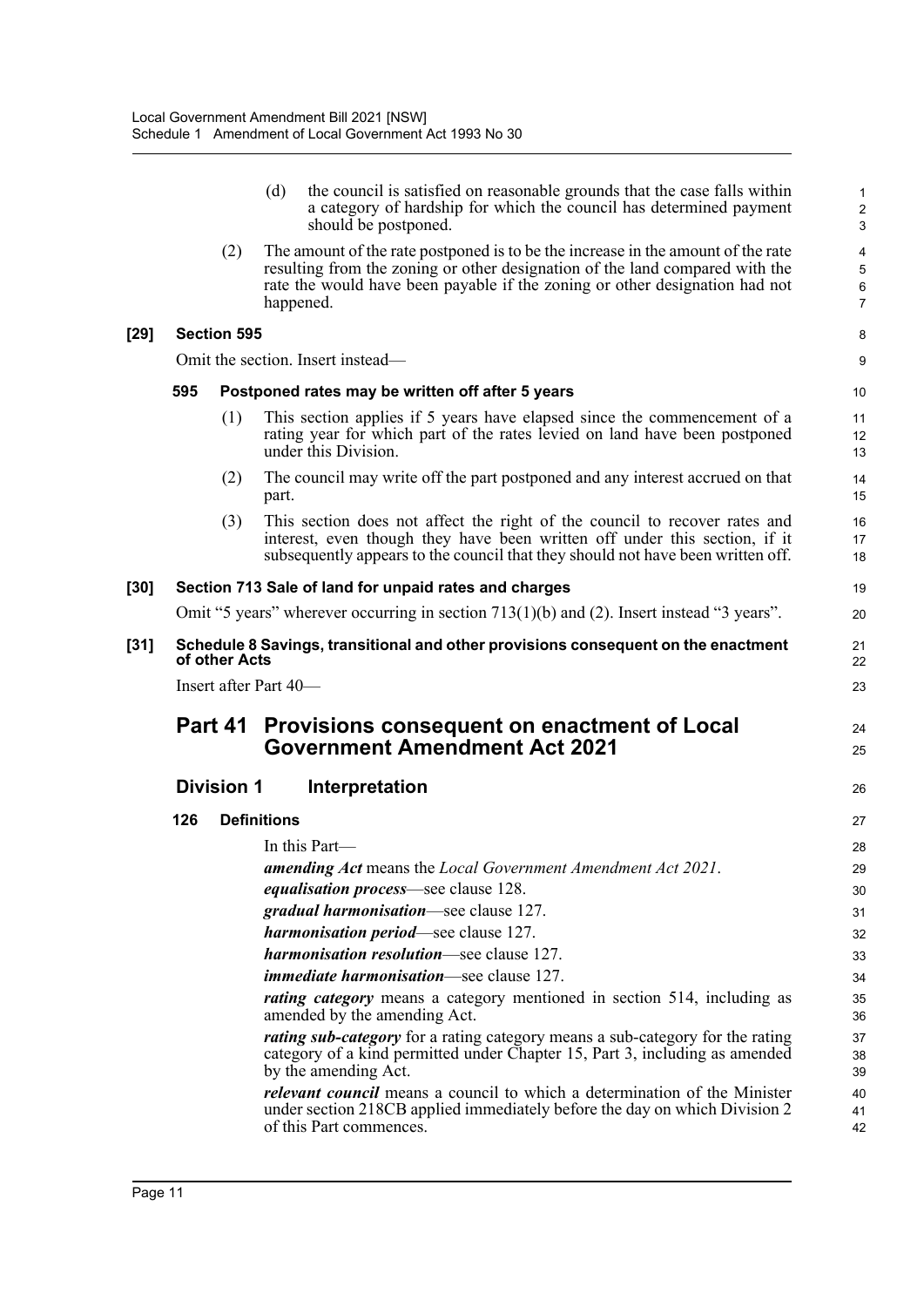|     |                   | sub-categorisation process—see clause 128.                                                                                                                                                                                  | $\mathbf{1}$                |
|-----|-------------------|-----------------------------------------------------------------------------------------------------------------------------------------------------------------------------------------------------------------------------|-----------------------------|
|     | <b>Division 2</b> | <b>Rate harmonisation</b>                                                                                                                                                                                                   | $\overline{2}$              |
| 127 |                   | Rate harmonisation for ordinary rates                                                                                                                                                                                       | 3                           |
|     | (1)               | A relevant council must harmonise the ordinary rates for each of its rating<br>categories in accordance with this Part.                                                                                                     | 4<br>5                      |
|     | (2)               | A relevant council may decide to harmonise ordinary rates by passing a<br>resolution (a <i>harmonisation resolution</i> )—                                                                                                  | 6<br>$\overline{7}$         |
|     |                   | for the harmonisation to happen from the next rating year occurring<br>(a)<br>after the day on which this Division commences (an <i>immediate</i><br><i>harmonisation</i> ), or                                             | 8<br>9<br>10 <sup>°</sup>   |
|     |                   | for the harmonisation to happen over a period, not exceeding 4 years,<br>(b)<br>specified by the resolution (the <i>harmonisation period</i> ) after the day on<br>which this Division commences (a gradual harmonisation). | 11<br>12 <sup>2</sup><br>13 |
|     | (3)               | A council is taken to have passed a harmonisation resolution for the purposes<br>of this Part even if the resolution is passed before the day on which this<br>Division commences.                                          | 14<br>15<br>16              |
| 128 |                   | Ways in which ordinary rates may be harmonised                                                                                                                                                                              | 17                          |
|     | (1)               | Ordinary rates may be harmonised by a relevant council for a rating category<br>by using—                                                                                                                                   | 18<br>19                    |
|     |                   | (a)<br>an equalisation process, or                                                                                                                                                                                          | 20                          |
|     |                   | a sub-categorisation process.<br>(b)                                                                                                                                                                                        | 21                          |
|     | (2)               | An <i>equalisation process</i> involves revising the council's existing ordinary<br>rating structure so that it applies consistently within each rating category used<br>by the council.                                    | 22<br>23<br>24              |
|     |                   | <b>Example.</b> Creating the same rating structure for all land categorised as residential.                                                                                                                                 | 25                          |
|     | (3)               | A sub-categorisation process involves revising the council's existing ordinary<br>rating structure by adopting rating sub-categories for rating categories used by<br>the council.                                          | 26<br>27<br>28              |
| 129 |                   | Process for gradual harmonisation                                                                                                                                                                                           | 29                          |
|     | (1)               | A relevant council must not pass a harmonisation resolution for gradual<br>harmonisation unless-                                                                                                                            | 30<br>31                    |
|     |                   | (a) the council has undertaken the consultation process specified by this<br>clause, and                                                                                                                                    | 32<br>33                    |
|     |                   | the resolution specifies each of the following—<br>(b)                                                                                                                                                                      | 34                          |
|     |                   | the length of the harmonisation period,<br>(i)<br>Note. Clause 127(2)(b) provides that the period cannot exceed 4 years.                                                                                                    | 35<br>36                    |
|     |                   | the rating structure for each rating category or rating<br>(ii)                                                                                                                                                             | 37                          |
|     |                   | sub-category that will come into effect when the harmonisation<br>period ends,                                                                                                                                              | 38<br>39                    |
|     |                   | the percentage of the increase in rates for each rating category or<br>(iii)<br>sub-rating category that will occur in each rating year over the<br>harmonisation period.                                                   | 40<br>41<br>42              |
|     | (2)               | Subject to the regulations, the consultation process to be followed for a gradual<br>harmonisation proposal is to be the consultation process for the adoption of an<br>operational plan under Chapter 15, Part 4.          | 43<br>44<br>45              |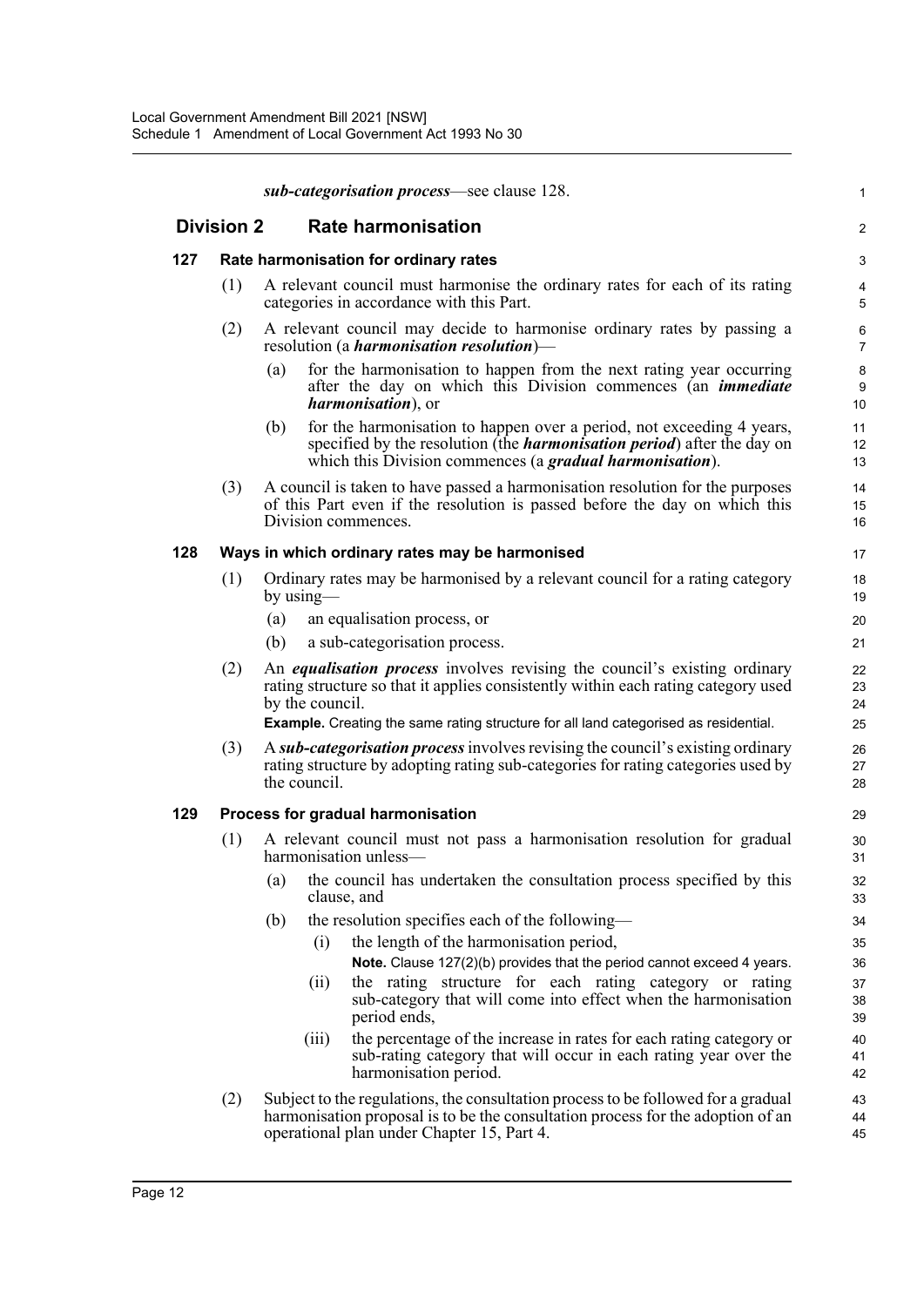|     | (3)               |          |                    | The consultation process mentioned in subclause (2) may be followed in<br>combination with the adoption of an operational plan or separately.                                                                                                                  | 1<br>$\overline{c}$ |
|-----|-------------------|----------|--------------------|----------------------------------------------------------------------------------------------------------------------------------------------------------------------------------------------------------------------------------------------------------------|---------------------|
|     | (4)               |          |                    | The relevant council must ensure that each annual variation in the amount of<br>an ordinary rate for a rating category or rating sub-category during the<br>harmonisation period for a gradual harmonisation does not exceed 50% of the<br>difference between- | 3<br>4<br>5<br>6    |
|     |                   | (a)      | and                | the ordinary rate structure at the beginning of the harmonisation period,                                                                                                                                                                                      | $\overline{7}$<br>8 |
|     |                   | (b)      |                    | the ordinary rate structure at the end of the harmonisation period.                                                                                                                                                                                            | $9\,$               |
|     | (5)               | council- |                    | A gradual harmonisation may not be altered by a further resolution of the                                                                                                                                                                                      | 10<br>11            |
|     |                   | (a)      |                    | to increase the harmonisation period beyond 4 years, or                                                                                                                                                                                                        | 12                  |
|     |                   | (b)      |                    | to make changes to the harmonisation process in contravention of<br>subclause $(4)$ .                                                                                                                                                                          | 13<br>14            |
|     | (6)               |          | In this clause-    |                                                                                                                                                                                                                                                                | 15                  |
|     |                   |          |                    | <i>ordinary rate structure</i> means the amount of the rate comprised by the total of<br>the amounts referred to in section 497.                                                                                                                               | 16<br>17            |
| 130 |                   |          |                    | Relationship of Division with other provisions                                                                                                                                                                                                                 | 18                  |
|     |                   |          | amending Act.      | This Division applies despite anything to the contrary in other provisions of<br>this Act, particularly section 218CB and Chapter 15, Part 3 as amended by the                                                                                                 | 19<br>20<br>21      |
|     | <b>Division 3</b> |          |                    | <b>Conservation agreements</b>                                                                                                                                                                                                                                 | 22                  |
|     |                   |          |                    |                                                                                                                                                                                                                                                                |                     |
| 131 |                   |          |                    | <b>Existing exemptions for conservation agreements</b>                                                                                                                                                                                                         | 23                  |
|     | (1)               |          |                    | Section $555(1)(b1)$ , as in force immediately before the day of its substitution<br>by the amending Act, continues to apply to—                                                                                                                               | 24<br>25            |
|     |                   | (a)      |                    | a conservation agreement in force immediately before the day, and                                                                                                                                                                                              | 26                  |
|     |                   | (b)      |                    | a conservation agreement entered into on or after the day if entering the<br>agreement was a condition of-                                                                                                                                                     | 27<br>28            |
|     |                   |          | (i)                | a development consent granted under the <i>Environmental</i><br><i>Planning and Assessment Act 1979</i> before the day, or                                                                                                                                     | 29<br>30            |
|     |                   |          | (i)                | an approval granted under the Environment Protection and<br>Biodiversity Conservation Act 1999 of the Commonwealth<br>before the day.                                                                                                                          | 31<br>32<br>33      |
|     | (2)               |          | In this clause-    |                                                                                                                                                                                                                                                                | 34                  |
|     |                   |          | Wildlife Act 1974. | <b>conservation agreement</b> has the same meaning as in the <i>National Parks and</i>                                                                                                                                                                         | 35<br>36            |
|     | <b>Division 4</b> |          |                    | Postponed rates and unpaid rates or charges                                                                                                                                                                                                                    | 37                  |
| 132 |                   |          |                    | Application of amendment concerning postponements                                                                                                                                                                                                              | 38                  |
|     | (1)               |          |                    | Chapter 15, Part 8, Division 2, as in force immediately before the day section<br>591 is substituted by the amending Act, continues to apply—                                                                                                                  | 39<br>40            |
|     |                   | (a)      |                    | to applications for postponement of rates made, but not finally<br>determined, before the day, and                                                                                                                                                             | 41<br>42            |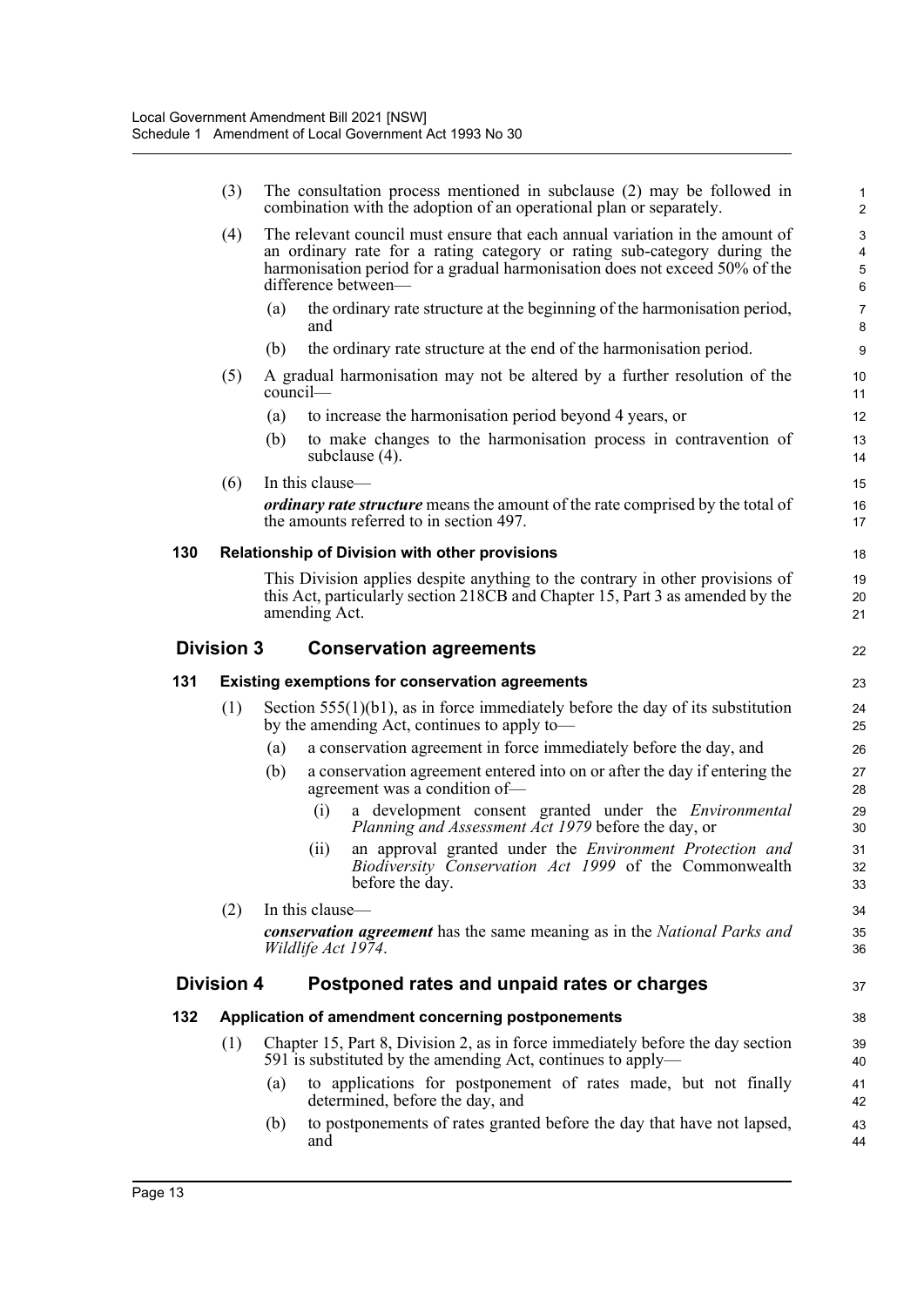|       |                                                                                   |                   | (c)                                                                                                                                                                                          | to postponements of rates granted before the day that have lapsed,<br>whether before, on or after the day.                                                                                                                                                                          | $\mathbf{1}$<br>$\overline{2}$ |  |  |  |
|-------|-----------------------------------------------------------------------------------|-------------------|----------------------------------------------------------------------------------------------------------------------------------------------------------------------------------------------|-------------------------------------------------------------------------------------------------------------------------------------------------------------------------------------------------------------------------------------------------------------------------------------|--------------------------------|--|--|--|
|       |                                                                                   | (2)               |                                                                                                                                                                                              | Subclause $(1)$ , in its application to subclause $(1)(c)$ , applies for the period of<br>20 years.                                                                                                                                                                                 |                                |  |  |  |
|       | 133                                                                               |                   |                                                                                                                                                                                              | Application of amendment concerning sale of land for unpaid rates or charges                                                                                                                                                                                                        | 5                              |  |  |  |
|       |                                                                                   | (1)               | Section 713, as in force immediately before the day the section is amended by<br>the amending Act, continues to apply in relation to a rate or charge that became<br>overdue before the day. |                                                                                                                                                                                                                                                                                     |                                |  |  |  |
|       |                                                                                   | (2)               |                                                                                                                                                                                              | Subclause (1) does not limit the application of Chapter 18, Part 1A to the<br>recovery of rates or charges to which the subclause applies.                                                                                                                                          | 9<br>10                        |  |  |  |
| [32]  |                                                                                   | <b>Dictionary</b> |                                                                                                                                                                                              |                                                                                                                                                                                                                                                                                     | 11                             |  |  |  |
|       |                                                                                   |                   |                                                                                                                                                                                              | Insert in alphabetical order—                                                                                                                                                                                                                                                       | 12                             |  |  |  |
|       |                                                                                   |                   |                                                                                                                                                                                              | <i>conservation agreement</i> means-                                                                                                                                                                                                                                                | 13                             |  |  |  |
|       |                                                                                   |                   | (a)                                                                                                                                                                                          | a conservation agreement within the meaning of the National Parks and<br>Wildlife Act 1974 other than a conservation agreement of a kind<br>excluded by the regulations, or                                                                                                         | 14<br>15<br>16                 |  |  |  |
|       |                                                                                   |                   | (b)                                                                                                                                                                                          | another agreement relating to the conservation of the land of a kind<br>prescribed by the regulations.                                                                                                                                                                              | 17<br>18                       |  |  |  |
| [33]  |                                                                                   |                   |                                                                                                                                                                                              | Dictionary, definition of "regular State financial assistance"                                                                                                                                                                                                                      | 19                             |  |  |  |
|       |                                                                                   |                   |                                                                                                                                                                                              | Insert in alphabetical order-                                                                                                                                                                                                                                                       | 20                             |  |  |  |
|       |                                                                                   |                   |                                                                                                                                                                                              | <i>regular State financial assistance</i> , in relation to a conservation agreement,<br>means a regular payment made by or on behalf of the State in connection with<br>the agreement, but does not include an award of a grant or other payment not<br>made on a regular basis.    | 21<br>22<br>23<br>24           |  |  |  |
| 1.2   |                                                                                   |                   |                                                                                                                                                                                              | Amendments concerning elections and terms of office                                                                                                                                                                                                                                 | 25                             |  |  |  |
| $[1]$ | Section 291A Countback to be held instead of by-election in certain circumstances |                   |                                                                                                                                                                                              |                                                                                                                                                                                                                                                                                     |                                |  |  |  |
|       |                                                                                   |                   |                                                                                                                                                                                              | Omit section $291A(4)(a)$ –(c). Insert instead—                                                                                                                                                                                                                                     | 27                             |  |  |  |
|       |                                                                                   |                   | (a)                                                                                                                                                                                          | if the election at which the person whose departure created the casual<br>vacancy was elected was<br>administered<br>by the<br>Electoral<br>Commissioner—by a returning officer appointed by the Electoral<br>Commissioner, or                                                      | 28<br>29<br>30<br>31           |  |  |  |
|       |                                                                                   |                   | (b)                                                                                                                                                                                          | if the election at which the person whose departure created the casual<br>vacancy was elected was administered by a returning officer appointed<br>by an electoral services provider engaged by the council—by a<br>returning officer appointed by the electoral services provider. | 32<br>33<br>34<br>35           |  |  |  |
| $[2]$ | Section 291A(5A)                                                                  |                   |                                                                                                                                                                                              |                                                                                                                                                                                                                                                                                     |                                |  |  |  |
|       |                                                                                   |                   |                                                                                                                                                                                              | Insert after section $291A(5)$ —                                                                                                                                                                                                                                                    | 37                             |  |  |  |
|       |                                                                                   | (5A)              |                                                                                                                                                                                              | If an electoral services provider engaged by the council is unable to appoint a<br>returning officer for the purposes of subsection $(4)(b)$ , a by-election in<br>accordance with this Part must be held to fill the casual vacancy.                                               | 38<br>39<br>40                 |  |  |  |
| $[3]$ | <b>Section 310A Postal votes</b>                                                  |                   |                                                                                                                                                                                              |                                                                                                                                                                                                                                                                                     |                                |  |  |  |
|       |                                                                                   |                   |                                                                                                                                                                                              | Omit section $310A(a)$ . Insert instead—                                                                                                                                                                                                                                            | 41<br>42                       |  |  |  |
|       |                                                                                   |                   |                                                                                                                                                                                              |                                                                                                                                                                                                                                                                                     |                                |  |  |  |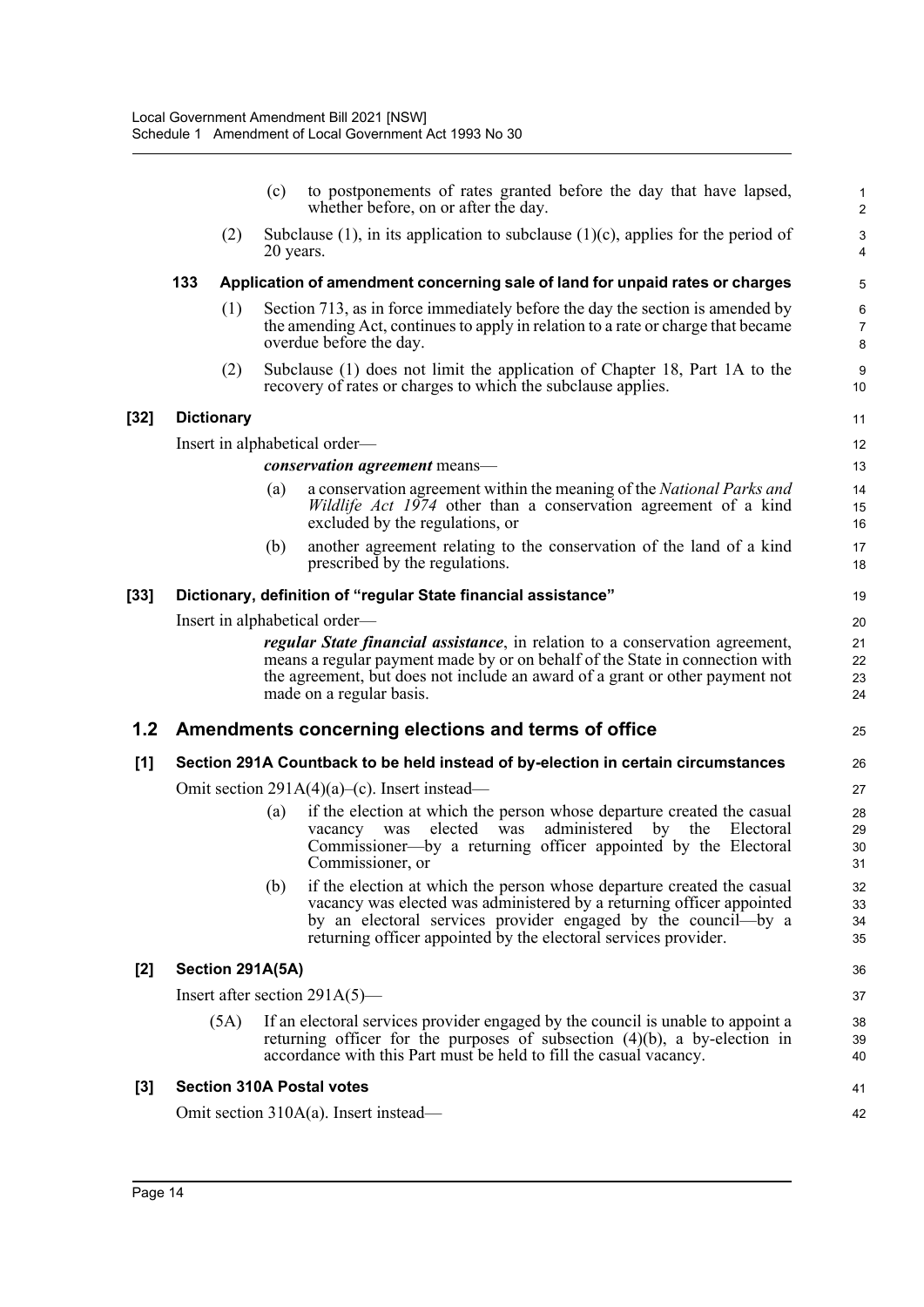|     |                                                               |                                 | (a)                                                                                                                                                                                                          |                                                  | the postal vote is received by the returning officer before the time and<br>day following the close of the poll prescribed by the regulations, and                                                                                                   | $\mathbf{1}$<br>$\overline{c}$ |  |  |  |  |  |  |
|-----|---------------------------------------------------------------|---------------------------------|--------------------------------------------------------------------------------------------------------------------------------------------------------------------------------------------------------------|--------------------------------------------------|------------------------------------------------------------------------------------------------------------------------------------------------------------------------------------------------------------------------------------------------------|--------------------------------|--|--|--|--|--|--|
| [4] |                                                               |                                 |                                                                                                                                                                                                              |                                                  | Section 391 The chairperson                                                                                                                                                                                                                          | 3                              |  |  |  |  |  |  |
|     | Omit section $391(2)$ and (3). Insert instead—                |                                 |                                                                                                                                                                                                              |                                                  |                                                                                                                                                                                                                                                      |                                |  |  |  |  |  |  |
|     |                                                               | (2)                             |                                                                                                                                                                                                              |                                                  | The chairperson holds office for 2 years, subject to this Act.                                                                                                                                                                                       | 5                              |  |  |  |  |  |  |
|     |                                                               | The office of chairperson—      | 6                                                                                                                                                                                                            |                                                  |                                                                                                                                                                                                                                                      |                                |  |  |  |  |  |  |
|     |                                                               |                                 | commences on the day the person elected to the office is declared to be<br>$\left( a\right)$<br>elected, and                                                                                                 |                                                  |                                                                                                                                                                                                                                                      |                                |  |  |  |  |  |  |
|     |                                                               |                                 | (b)                                                                                                                                                                                                          | becomes vacant on the earliest of the following— |                                                                                                                                                                                                                                                      |                                |  |  |  |  |  |  |
|     |                                                               |                                 |                                                                                                                                                                                                              | (i)                                              | when the person's successor is declared to be elected to the<br>office,                                                                                                                                                                              | 10<br>11                       |  |  |  |  |  |  |
|     |                                                               |                                 |                                                                                                                                                                                                              | (i)                                              | on the occurrence of a casual vacancy in the office,                                                                                                                                                                                                 | 12                             |  |  |  |  |  |  |
|     |                                                               |                                 |                                                                                                                                                                                                              | (iii)                                            | the polling day of the ordinary election of councillors of which<br>the person is a councillor.                                                                                                                                                      | 13<br>14                       |  |  |  |  |  |  |
| [5] |                                                               | <b>Section 400V Chairperson</b> |                                                                                                                                                                                                              |                                                  |                                                                                                                                                                                                                                                      | 15                             |  |  |  |  |  |  |
|     |                                                               |                                 |                                                                                                                                                                                                              |                                                  | Omit section 400V(4). Insert instead—                                                                                                                                                                                                                | 16                             |  |  |  |  |  |  |
|     |                                                               | (4)                             |                                                                                                                                                                                                              |                                                  | The office of chairperson—                                                                                                                                                                                                                           | 17                             |  |  |  |  |  |  |
|     |                                                               |                                 | (a)                                                                                                                                                                                                          |                                                  | commences on the day the person elected to the office is declared to be<br>elected, and                                                                                                                                                              | 18<br>19                       |  |  |  |  |  |  |
|     |                                                               |                                 | (b)                                                                                                                                                                                                          |                                                  | becomes vacant on the earliest of the following—                                                                                                                                                                                                     | 20                             |  |  |  |  |  |  |
|     |                                                               |                                 |                                                                                                                                                                                                              | (i)                                              | when the person's successor is declared to be elected to the<br>office,                                                                                                                                                                              | 21<br>22                       |  |  |  |  |  |  |
|     |                                                               |                                 |                                                                                                                                                                                                              | (i)                                              | on the occurrence of a casual vacancy in the office,                                                                                                                                                                                                 | 23                             |  |  |  |  |  |  |
|     |                                                               |                                 |                                                                                                                                                                                                              | (iii)                                            | the polling day of the ordinary election of councillors of which<br>the person is a councillor.                                                                                                                                                      | 24<br>25                       |  |  |  |  |  |  |
| 1.3 | Amendments concerning superannuation payments for councillors |                                 |                                                                                                                                                                                                              |                                                  |                                                                                                                                                                                                                                                      |                                |  |  |  |  |  |  |
|     |                                                               |                                 | <b>Section 254B</b>                                                                                                                                                                                          |                                                  |                                                                                                                                                                                                                                                      |                                |  |  |  |  |  |  |
|     |                                                               | Insert after section 254A—      |                                                                                                                                                                                                              |                                                  |                                                                                                                                                                                                                                                      | 28                             |  |  |  |  |  |  |
|     | 254B                                                          |                                 |                                                                                                                                                                                                              |                                                  | Payment for superannuation contributions for councillors                                                                                                                                                                                             | 29                             |  |  |  |  |  |  |
|     |                                                               | (1)                             | A council may make a payment (a superannuation contribution payment) as<br>a contribution to a superannuation account nominated by a councillor, starting<br>from the financial year commencing 1 July 2022. |                                                  |                                                                                                                                                                                                                                                      |                                |  |  |  |  |  |  |
|     |                                                               | (2)                             |                                                                                                                                                                                                              |                                                  | The amount of a superannuation contribution payment is the amount the<br>council would have been required to contribute under the Commonwealth<br>superannuation legislation as superannuation if the councillor were an<br>employee of the council. | 33<br>34<br>35<br>36           |  |  |  |  |  |  |
|     |                                                               | (3)                             |                                                                                                                                                                                                              |                                                  | A superannuation contribution payment is payable with, and at the same<br>intervals as, the annual fee is payable to the councillor.                                                                                                                 | 37<br>38                       |  |  |  |  |  |  |
|     |                                                               | (4)                             |                                                                                                                                                                                                              |                                                  | A council is not permitted to make a superannuation contribution payment-                                                                                                                                                                            | 39                             |  |  |  |  |  |  |
|     |                                                               |                                 | (a)                                                                                                                                                                                                          |                                                  | unless the council has previously passed a resolution at an open meeting<br>to make superannuation contribution payments to its councillors, or                                                                                                      | 40<br>41                       |  |  |  |  |  |  |